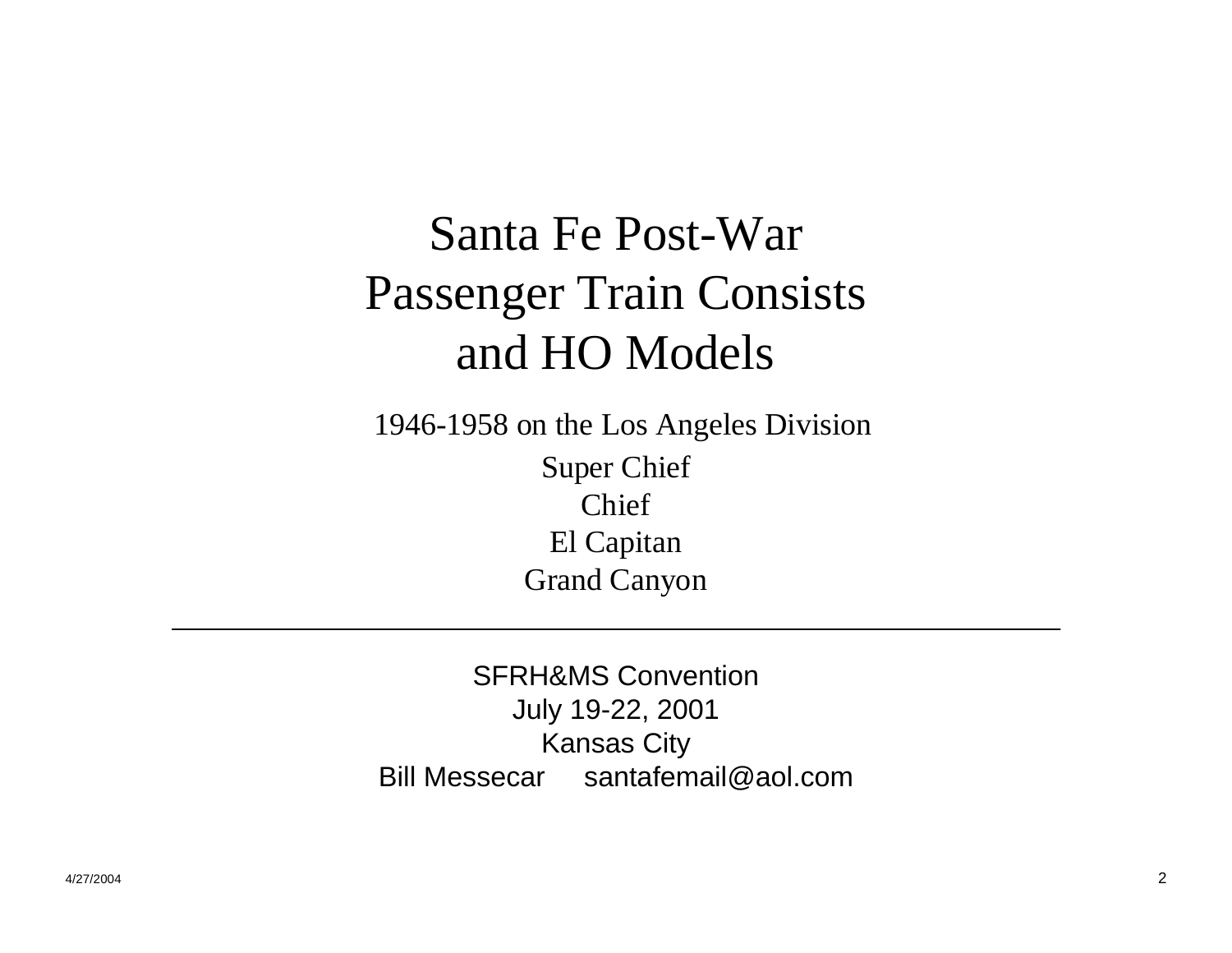# Super Chief 1946-1958

*Los Angeles Division*

*Non-Brass HO cars*

| <b>Manufacturer</b>            | HO Kit No.            | Car                                                                                                                                                                    | <b>Number</b>                                                                                                                          | <b>Years</b>                                                                                                                                | <b>Kits</b><br><b>Required</b>     |
|--------------------------------|-----------------------|------------------------------------------------------------------------------------------------------------------------------------------------------------------------|----------------------------------------------------------------------------------------------------------------------------------------|---------------------------------------------------------------------------------------------------------------------------------------------|------------------------------------|
| <b>AMB LASER KIT</b>           | 1501                  | 4-4-2 Pullman                                                                                                                                                          | Hotevilla                                                                                                                              | 1946-1948                                                                                                                                   | 4                                  |
| <b>ATHEARN</b>                 | 1781                  | 70' Baggage                                                                                                                                                            | 3432-52                                                                                                                                | 1946-1950                                                                                                                                   | 1                                  |
| <b>CONCOR</b>                  | 742(BR)<br>722<br>712 | 3432-52<br>70' Baggage<br><b>Diner</b><br>600-606<br>500-505<br>Dome-Lounge                                                                                            |                                                                                                                                        | 1946-1950<br>1950-1958<br>1950-1958                                                                                                         |                                    |
| <b>EASTERN CAR WORKS (ECW)</b> | 1330                  | 4-4-2 Pullman                                                                                                                                                          | Hotevilla                                                                                                                              | 1946-1948                                                                                                                                   | $\overline{4}$                     |
| RIVEROSSI/IHC                  | 47783<br>47787        | 4 DR-1BR-OBS<br>Dome-Lounge                                                                                                                                            | <b>VISTA</b><br>500-505                                                                                                                | 1947-1954<br>1950-1958                                                                                                                      |                                    |
| SFRH&MS                        |                       | 60' RPO<br>70' Baggage<br>10-3-2 Pullman<br>10-6 Pullman<br>4-4-2 Pullman<br>4-4-2 Pullman<br>8-2-2 Pullman<br>Dome Bar<br><b>Diner</b><br>Dorm Lounge<br>4 DR-1BR-OBS | 82-88<br>3453-66<br><b>BLUE</b><br><b>PALM</b><br>Hotevilla<br><b>REGAL</b><br>Yampai<br>500-506<br>600-606<br>1339-44<br><b>VISTA</b> | 1947-1958<br>1950-1958<br>1948-1950<br>1951-1958<br>1946-1948<br>1949-1958<br>1946-1948<br>1950-1958<br>1950-1958<br>1950-1958<br>1947-1954 | 3<br>3<br>4<br>4<br>$\overline{2}$ |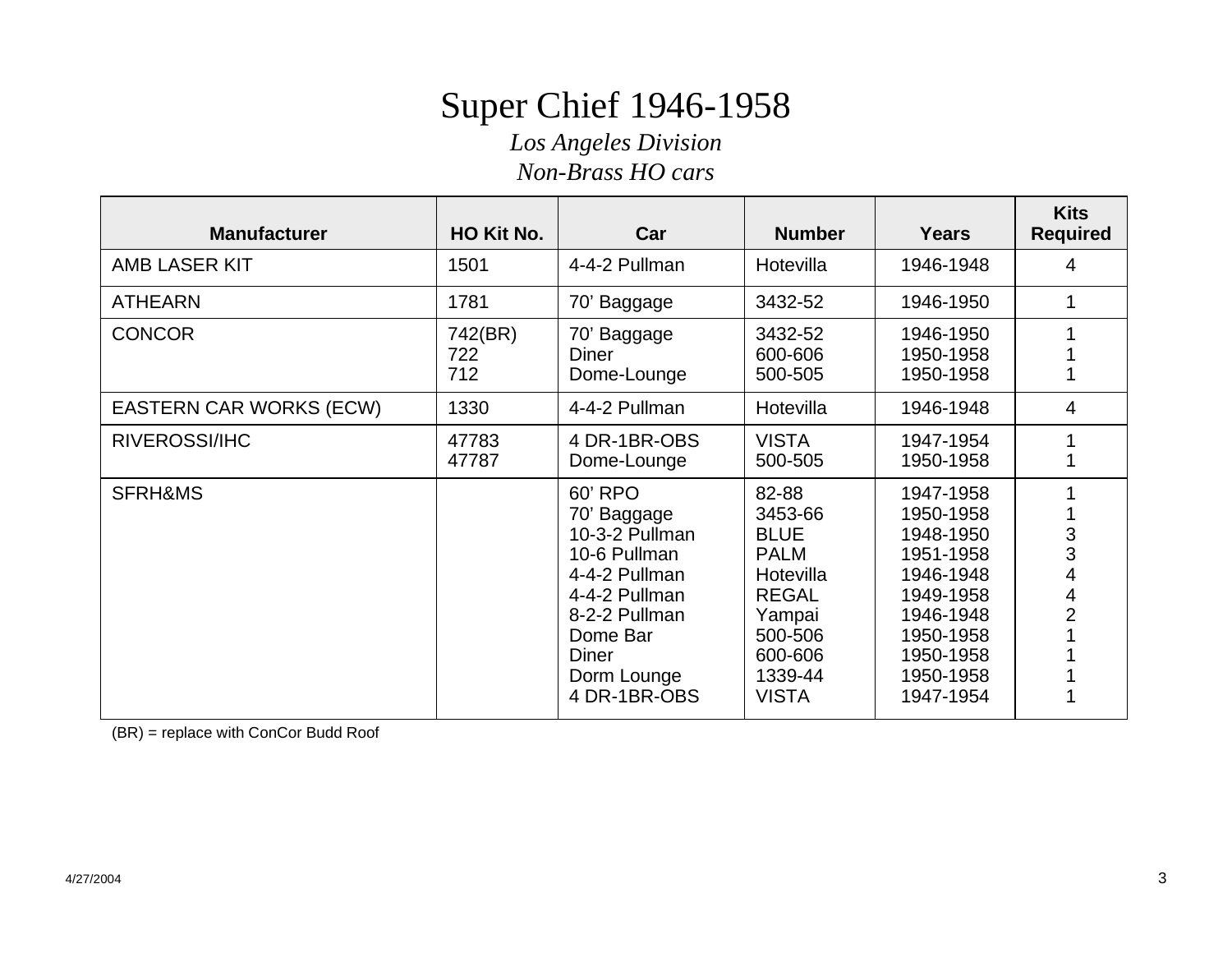# Chief 1946-1958

*Los Angeles Division*

*Non-Brass HO cars*

| <b>Manufacturer</b>            | HO Kit No.       | Car                                                                        | <b>Number</b>                                                   | <b>Years</b>                                                  | <b>Kits</b><br><b>Required</b>        |
|--------------------------------|------------------|----------------------------------------------------------------------------|-----------------------------------------------------------------|---------------------------------------------------------------|---------------------------------------|
| <b>AMB LASER KIT</b>           | 1500             | 6-6-4 Sleeper                                                              | <b>VALLEY</b>                                                   | 1946-1950/<br>1956-1958                                       |                                       |
|                                | 1501             | 4-4-2 Sleeper                                                              | Hotevilla                                                       | 1946-1954                                                     | 2                                     |
| <b>ATHEARN</b>                 | 1781             | 70' Baggage                                                                | 3432-3452                                                       | 1946-1958                                                     | $\overline{2}$                        |
| <b>BACHMANN</b>                | 502              | <b>Full Dome Lounge</b>                                                    | 506-513                                                         | 1956-1958                                                     | 1                                     |
| <b>BRASS CAR SIDES</b>         | 173-9            | 6-6-4 Sleeper                                                              | <b>VALLEY</b>                                                   | 1946-1950/<br>1956-1958                                       | 1                                     |
| (PRR 1/NYC 1)<br>(NYC or ATSF) | 173-16<br>173-17 | 4-4-2 Sleeper<br>10-5 Sleeper                                              | <b>IMPERIAL</b><br><b>CASCADE</b>                               | 1946-1954<br>1949-1950                                        | $\overline{2}$<br>1                   |
| <b>CONCOR</b>                  | 742(BR)<br>732   | 70' Baggage<br>85' Coach-Obs                                               | 3432-52<br>3197                                                 | 1946-1958<br>1956-1957                                        | $\overline{2}$<br>1                   |
| <b>EASTERN CAR WORKS</b>       | 1205             | 6-6-4 Sleeper                                                              | <b>VALLEY</b>                                                   | 1946-1950/<br>1956-1958                                       | 1                                     |
| (PRR 1/NYC 1)                  | 1330<br>1206     | 4-4-2 Sleeper<br>4-4-2 Sleeper                                             | Hotevilla<br><b>IMPERIAL</b>                                    | 1946-1954<br>1946-1954                                        | $\overline{c}$<br>$\overline{2}$      |
| <b>SFRH&amp;MS</b>             |                  | 10-3-2 Sleeper<br>4-4-2 Sleeper<br>4-4-2 Sleeper<br>8-2-2 Sleeper<br>Coach | <b>BLUE</b><br>Hotevilla<br><b>REGAL</b><br>Yampai<br>2861-2911 | 1956-1958<br>1946-1954<br>1952-1954<br>1946-1952<br>1954-1958 | $\overline{2}$<br>$\overline{2}$<br>4 |
| <b>WALTHERS Lightweight</b>    | 932-6305         | Coach                                                                      | 2816-2860                                                       | 1956-1958                                                     | 1                                     |
| <b>WALTHERS Heavyweight</b>    | 7851<br>7859     | <b>RPO</b><br>Dorm-Lounge                                                  | 57-79<br>1360-68                                                | 1946-1947<br>1948-1950                                        |                                       |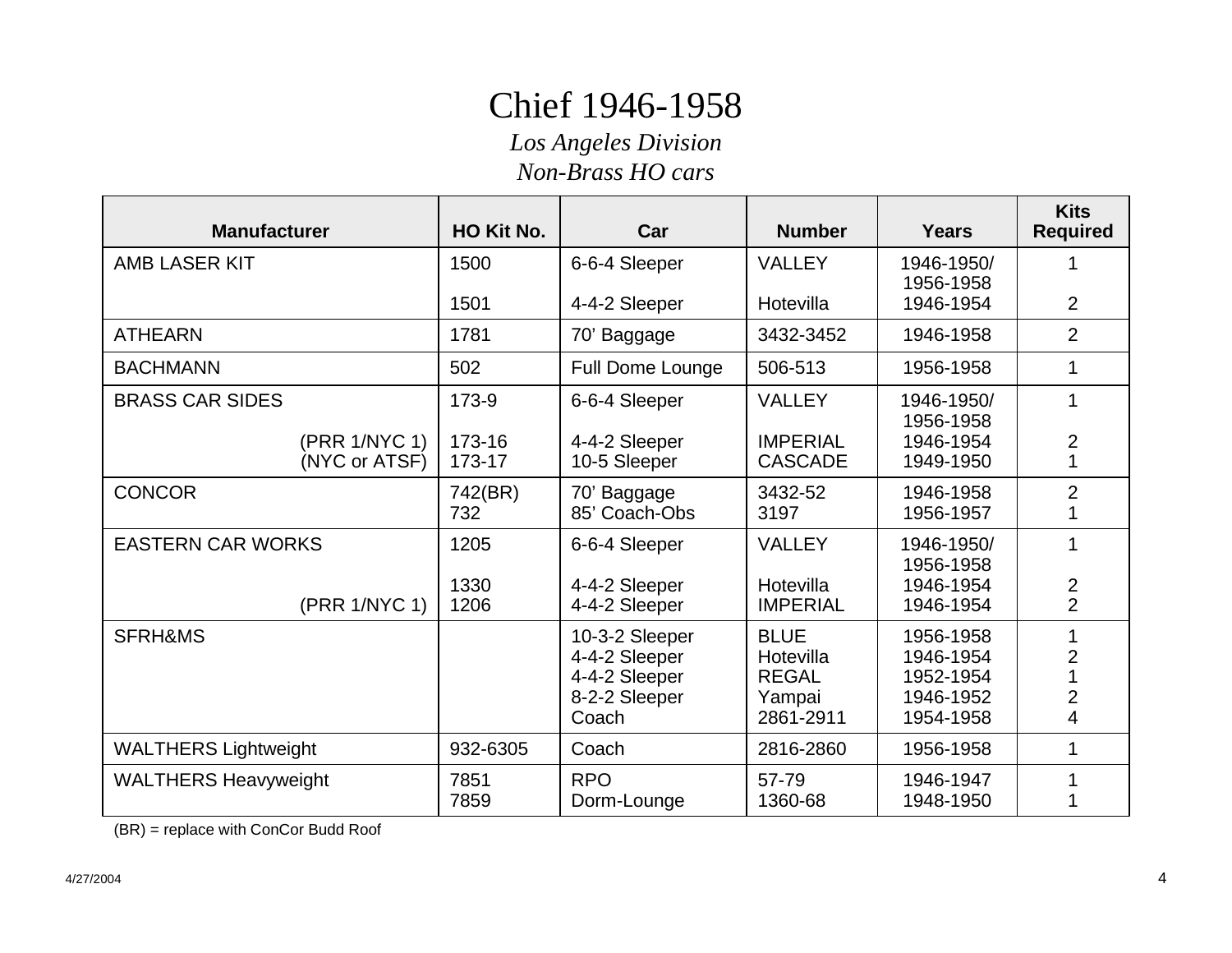# El Capitan 1946-1958

*Los Angeles Division*

*Non-Brass HO cars*

| <b>Manufacturer</b>  | HO Kit No.                 | Car                                                                         | <b>Number</b>                 | Years                               | <b>Kits</b><br><b>Required</b> |
|----------------------|----------------------------|-----------------------------------------------------------------------------|-------------------------------|-------------------------------------|--------------------------------|
| <b>ATHEARN</b>       | 1781                       | 70' Baggage                                                                 | 3432-52                       | 1946-1958                           | 4                              |
| <b>BACHMANN</b>      | 502                        | <b>Full Dome Lounge</b>                                                     | 506-513                       | 1954-1956                           | 1                              |
| <b>CONCOR</b>        | 742(BR)<br>732             | Baggage<br>70'<br>85' Coach-Obs                                             | 3432-52<br>3197               | 1946-1958<br>1946-1956              | 4                              |
| <b>SFRH&amp;MS</b>   |                            | <b>Lunch Counter</b><br>Diner<br>Coach                                      | 1566-77<br>2861-2911          | 1950-1956<br>1947-1954              | $\overline{2}$<br>8            |
| <b>TRAIN STATION</b> | 700-24<br>528-37<br>650-55 | <b>Hi-Level Coach</b><br>Hi-Level Step-Up<br>Coach<br><b>Hi-Level Diner</b> | 732-802<br>732-801<br>732-803 | 1956-1958<br>1956-1958<br>1956-1958 | 5<br>$\overline{2}$            |
| <b>UNION STATION</b> | 7506                       | Baggage Dorm*                                                               | 3477-79                       | 1946-1958                           |                                |
| <b>WALTHERS</b>      | 932-6305                   | Coach                                                                       | 2816-60                       | 1953-1956                           | 6                              |

\*Need transition top for 1956-1958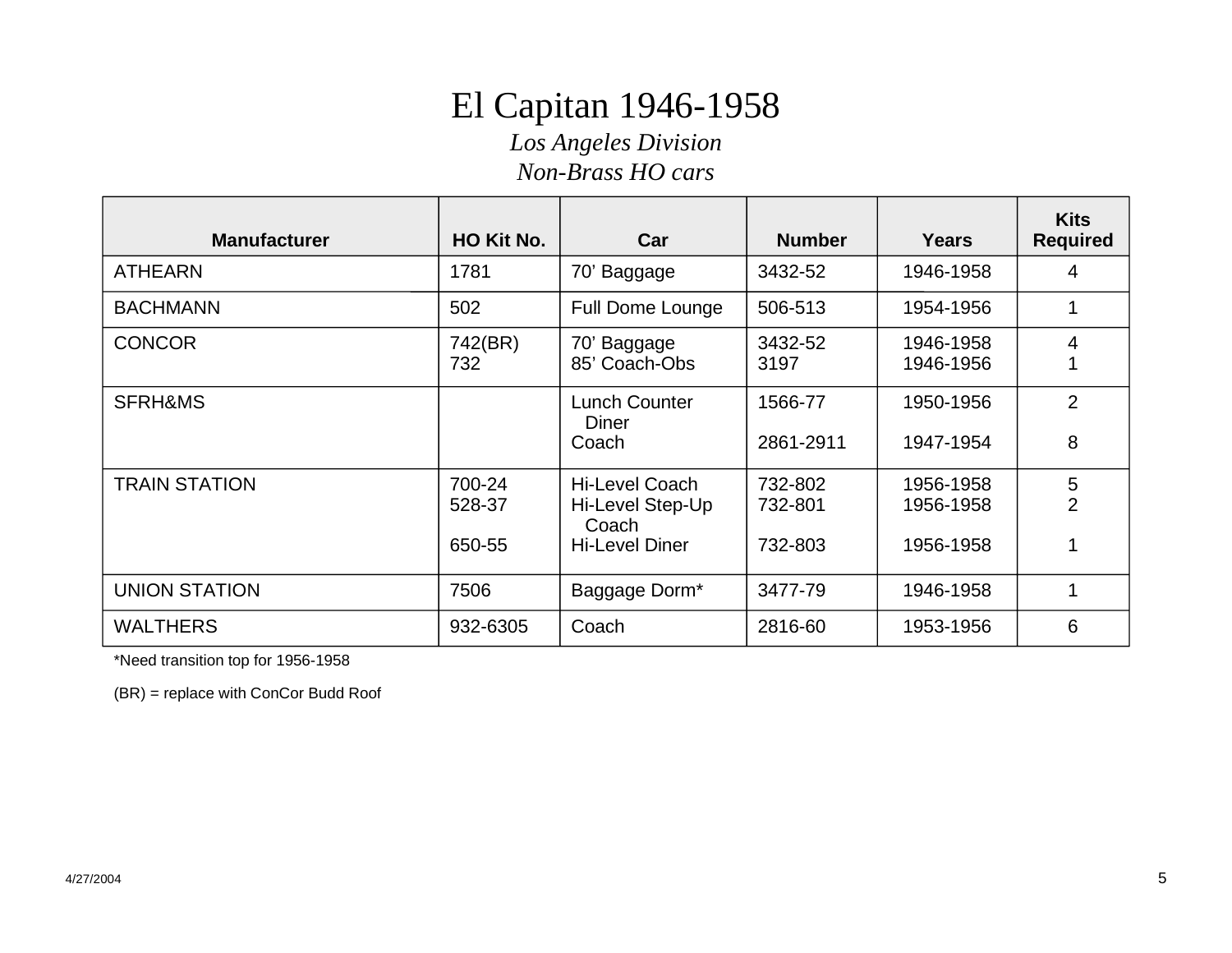# Grand Canyon 1946-1958

*Los Angeles Division—Trains 23/24 and 123/124*

*Non-Brass HO cars*

| <b>Manufacturer</b>         | HO Kit No.                                                                                         | Car                                                                                                                                                                           | <b>Number</b>                                                                                                                     | <b>Years</b>                                                                                                                                              | <b>Kits</b><br><b>Required</b>                                                   |
|-----------------------------|----------------------------------------------------------------------------------------------------|-------------------------------------------------------------------------------------------------------------------------------------------------------------------------------|-----------------------------------------------------------------------------------------------------------------------------------|-----------------------------------------------------------------------------------------------------------------------------------------------------------|----------------------------------------------------------------------------------|
| <b>AMB LASER KIT</b>        | 1500                                                                                               | 6-6-4 Sleeper                                                                                                                                                                 | <b>VALLEY</b>                                                                                                                     | 1953-1958                                                                                                                                                 | 2                                                                                |
| <b>ATHEARN</b>              | 1781                                                                                               | 70' Baggage                                                                                                                                                                   | 3432-52                                                                                                                           | 1953-1958                                                                                                                                                 | 1                                                                                |
| <b>BRASS CAR SIDES</b>      | 173-17<br>173-9                                                                                    | 10-5 Sleeper<br>6-6-4 Sleeper                                                                                                                                                 | <b>CASCADE</b><br><b>VALLEY</b>                                                                                                   | 1947-1948<br>1953-1958                                                                                                                                    | 1<br>$\overline{2}$                                                              |
| <b>CONCOR</b>               | 742(BR)                                                                                            | 70' Baggage                                                                                                                                                                   | 3432-52                                                                                                                           | 1953-1958                                                                                                                                                 | $\mathbf 1$                                                                      |
| <b>EASTERN CAR WORKS</b>    | 1205                                                                                               | 6-6-4 Sleeper                                                                                                                                                                 | <b>VALLEY</b>                                                                                                                     | 1953-1958                                                                                                                                                 | $\overline{2}$                                                                   |
| <b>PROTO 2000</b>           |                                                                                                    | Express Box Car                                                                                                                                                               | Fe-24                                                                                                                             | 1946-1956                                                                                                                                                 | 1                                                                                |
| <b>RIVEROSSI/IHC</b>        | 47786                                                                                              | 24 Roomette                                                                                                                                                                   | <b>INDIAN</b>                                                                                                                     | 1947-1953                                                                                                                                                 | 1                                                                                |
| SFRH&MS                     |                                                                                                    | 10-3-2 Sleeper<br>8-2-2 Sleeper<br>Coach 44 Seat                                                                                                                              | <b>BLUE</b><br>Yampai<br>2861-2911                                                                                                | 1951-1955<br>1952-1958<br>1947-1948                                                                                                                       | 3                                                                                |
| <b>WALTHERS Heavyweight</b> | 7850<br>7852<br>7855<br>7856<br>7859<br>7860<br>FP <sub>5</sub> -H<br>7807<br>7816<br>7811<br>7818 | Baggage<br>Baggage-RPO<br><b>Chair-Smoker</b><br>Coach<br>Lounge-Dorm<br><b>Diner</b><br>Coach<br>Sleeper 16 Section<br><b>Sleeper 10-1-2</b><br>Sleeper 8-1-2<br>Sleeper 6-3 | 1820-29<br>2024-48<br>799-816,<br>824-28<br>3030-67<br>1360-68<br>1400-18<br>3345-62<br><b>LAKE</b><br><b>CENT</b><br><b>GLEN</b> | 1946-1958<br>1946-1948<br>1946-1958<br>1946-1958<br>1946-1948/<br>1956-1958<br>1946-1958<br>1946-1958<br>1946-1947<br>1946-1951<br>1946-1958<br>1948-1951 | 3<br>3<br>5<br>1<br>2<br>4<br>$\overline{2}$<br>$\overline{2}$<br>$\overline{2}$ |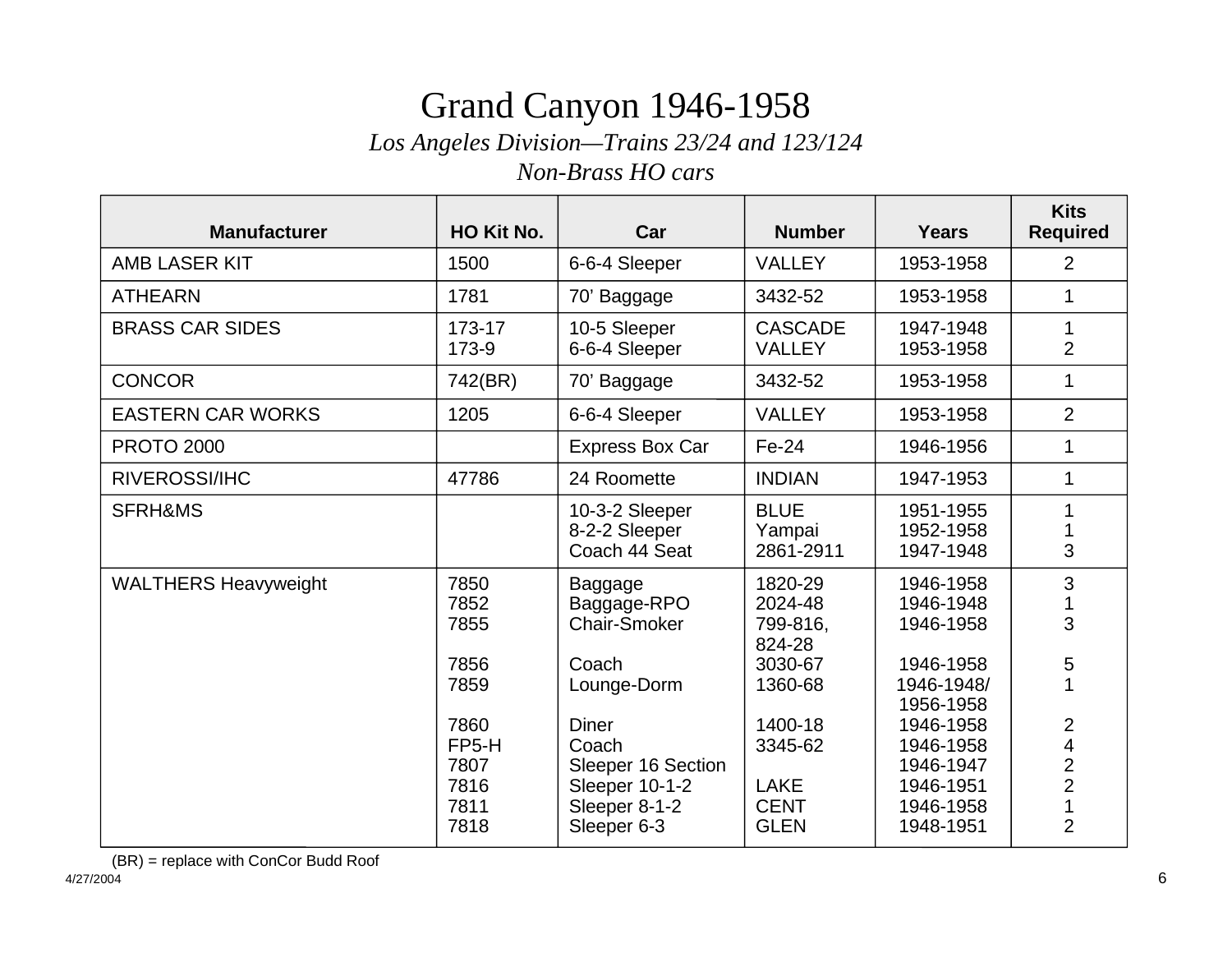## Super Chief *No. 17 and 18*

| No.         | Car                     | <b>Series</b> | <b>Maker</b> | Year      | <b>HO Model</b>                                              |
|-------------|-------------------------|---------------|--------------|-----------|--------------------------------------------------------------|
|             | <b>Even Days</b>        |               |              |           | <b>Fall 1946</b>                                             |
| 1           | Storage Mail            | 3432-52       | <b>Budd</b>  | 1942      | Athearn 1781 or ConCor Kit 742(BR), Coach Yard 1288          |
| 1           | Baggage Bar Lounge Dorm | 1380-87       | <b>Budd</b>  | 1937-1938 | Coach Yard 1258                                              |
| 2           | Sleeper 8-2-2           | Salahkai      | Pullman      | 1937-1938 | <b>SFRH&amp;MS Kit, Coach Yard 1286</b>                      |
| 4           | Sleeper 4-4-2           | Hotevilla     | Pullman      | 1938-1939 | <b>SFRH&amp;MS, Kit, ECW 1330, AMB 1501, Coach Yard 1287</b> |
| 1           | Sleeper 17 Roomette     | Chaco         | Pullman      | 1938      | Coach Yard 1266                                              |
| 1           | Bar Lounge Dorm         | 1390-5        | <b>Budd</b>  | 1946      | Coach Yard 1210                                              |
| 1           | Diner                   | 1489-1498     | <b>Budd</b>  | 1942      | Coach Yard 1211                                              |
| 1.          | Sleeper Lounge Obs 4-1  | Puye          | Pullman      | 1938      | Coach Yard 1274                                              |
| 12          | Total                   |               |              |           |                                                              |
|             |                         |               |              |           | Spring 1949                                                  |
| 1           | Storage Mail            | 3432-52*      | <b>Budd</b>  | 1942      | Athearn 1781 or ConCor Kit 742(BR), Coach Yard 1288          |
| $\mathbf 1$ | <b>RPO</b>              | 82-88         | <b>ACF</b>   | 1947      | <b>SFRH&amp;MS Kit, Coach Yard 1201</b>                      |
| $\mathbf 1$ | Baggage Bar Lounge Dorm | 1380-87       | <b>Budd</b>  | 1937-1938 | Coach Yard 1258                                              |
| 3           | Sleeper 10-3-2          | <b>BLUE</b>   | Pullman      | 1947-1948 | <b>SFRH&amp;MS Kit, Coach Yard 1222, Soho 725</b>            |
| 3           | Sleeper 4-4-2           | <b>REGAL</b>  | Pullman      | 1947-1948 | <b>SFRH&amp;MS Kit, Coach Yard 1224, 1225</b>                |
| 1           | Bar Lounge Dorm         | 1390-5        | <b>Budd</b>  | 1946      | Coach Yard 1210                                              |
| 1           | Diner                   | 1489-1498     | <b>Budd</b>  | 1942      | Coach Yard 1211                                              |
| 1           | Sleeper Lounge Obs 4-1  | <b>VISTA</b>  | Pullman      | 1947      | <b>SFRH&amp;MS Kit, IHC 47783, CY 1227, Lambert 801</b>      |
| 12          | Total                   |               |              |           |                                                              |

(BR) = replace with ConCor Budd Roof \*Series 3409-3426 also used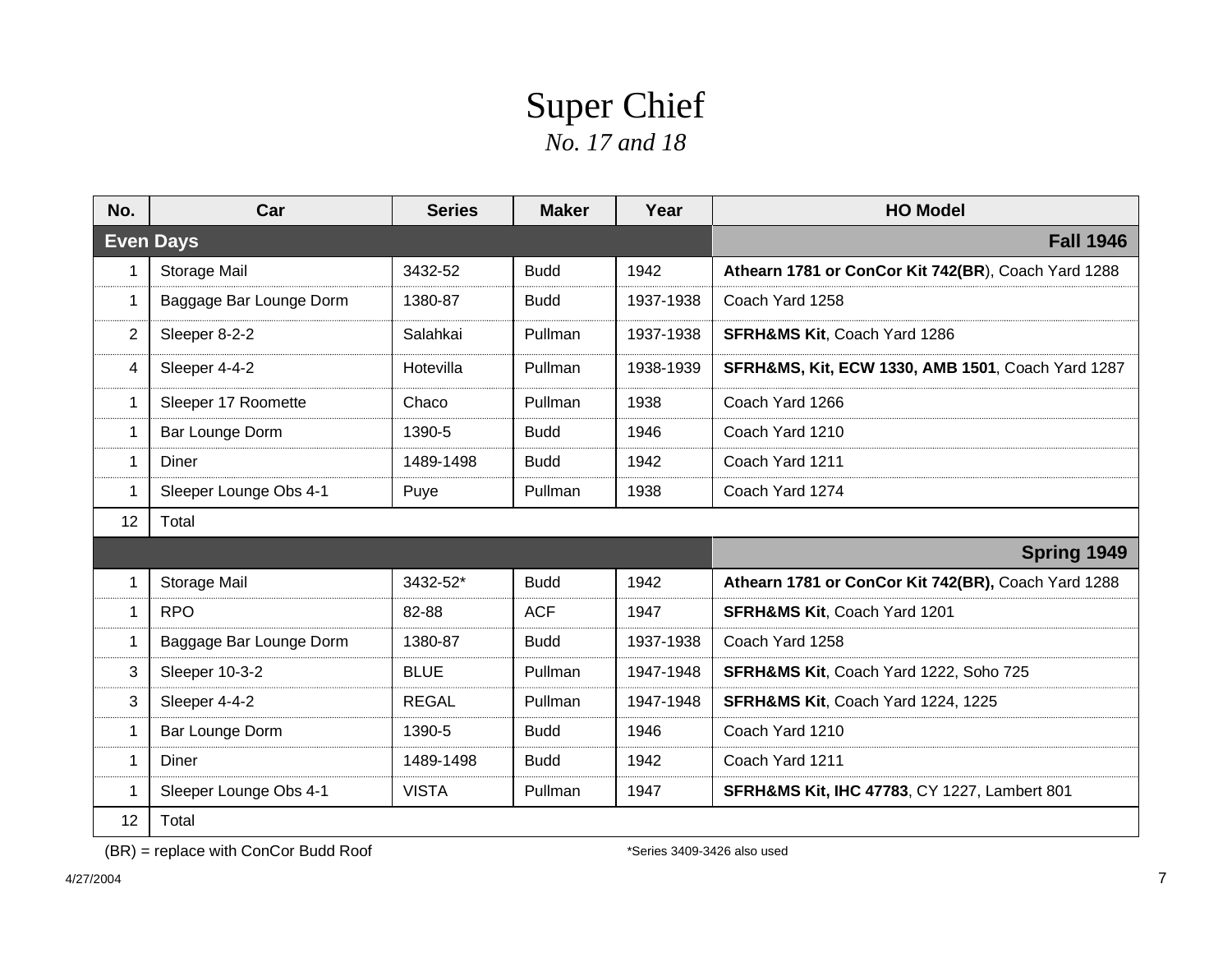## Super Chief *No. 17 and 18*

| No.          | Car                    | <b>Series</b> | <b>Maker</b> | Year      | <b>HO Model</b>                                         |
|--------------|------------------------|---------------|--------------|-----------|---------------------------------------------------------|
|              |                        |               |              |           | Summer 1953                                             |
| $\mathbf{1}$ | Storage Mail           | 3453-3466*    | <b>ACF</b>   | 1950      | <b>SFRH&amp;MS Kit, Coach Yard 1240</b>                 |
| $\mathbf{1}$ | <b>RPO</b>             | 82-88         | <b>ACF</b>   | 1947      | <b>SFRH&amp;MS Kit, Coach Yard 1201</b>                 |
| 3            | Sleeper 10-6           | <b>PALM</b>   | <b>ACF</b>   | 1951      | <b>SFRH&amp;MS Kit, Coach Yard 1236, Lambert 811</b>    |
| 3            | Sleeper 4-4-2          | <b>REGAL</b>  | Pullman      | 1947      | SFRH&MS Kit, Coach Yard 1224, 1225                      |
| $\mathbf{1}$ | Dome Lounge            | 500-505       | Pullman      | 1950      | SFRH&MS Kit, ConCor 712, Coach Yard 1204, Lambert       |
| $\mathbf 1$  | Diner                  | 600-606       | Pullman      | 1950      | SFRH&MS Kit, ConCor 722, Coach Yard 1207, Lambert       |
| $\mathbf{1}$ | Lounge Dorm            | 1339-1344     | Pullman      | 1950      | <b>SFRH&amp;MS Kit, Coach Yard 1208, Soho</b>           |
| $\mathbf{1}$ | Sleeper Lounge Obs 4-1 | <b>VISTA</b>  | Pullman      | 1947      | <b>SFRH&amp;MS Kit, IHC 47783, CY 1227, Lambert 801</b> |
| 12           | Total                  |               |              |           |                                                         |
|              |                        |               |              |           | Summer 1957                                             |
| $\mathbf{1}$ | Storage Mail           | 3500-3559**   | <b>Budd</b>  | 1953-1957 | Coach Yard 1221                                         |
| $\mathbf{1}$ | <b>RPO</b>             | 89-98**       | <b>Budd</b>  | 1954      | Coach Yard 1202                                         |
| 4            | Sleeper 4-4-2          | <b>REGAL</b>  | Pullman      | 1947      | SFRH&MS Kit, Coach Yard 1224, 1225                      |
| 2            | Sleeper 10-6           | <b>PINE</b>   | <b>Budd</b>  | 1949-1950 | Coach Yard 1223                                         |
| $\mathbf{1}$ | Dome Lounge            | 500-505       | Pullman      | 1950      | <b>SFRH&amp;MS Kit, ConCor 712, IHC 47787, CY 1204</b>  |
| 1            | Diner 36 Seat          | 600-606       | Pullman      | 1950      | SFRH&MS Kit, ConCor 722, CY 1207, Lambert 821           |
| $\mathbf{1}$ | Lounge Dorm            | 1339-44       | Pullman      | 1950      | <b>SFRH&amp;MS Kit, Coach Yard 1208, Soho</b>           |
| $\mathbf{1}$ | Sleeper Lounge Obs     | <b>VISTA</b>  | Pullman      | 1947      | Coach Yard 1228 Blunt-Ended in Late 1954                |
| 14           | Total                  |               |              |           |                                                         |

4/27/2004essential contract to the contract of the contract of the contract of the contract of the contract of the contract of the contract of the contract of the contract of the contract of the contract of the contract of the cont \*3409-3426 or 3432-3452 series also used; \*\*Earlier series can also be used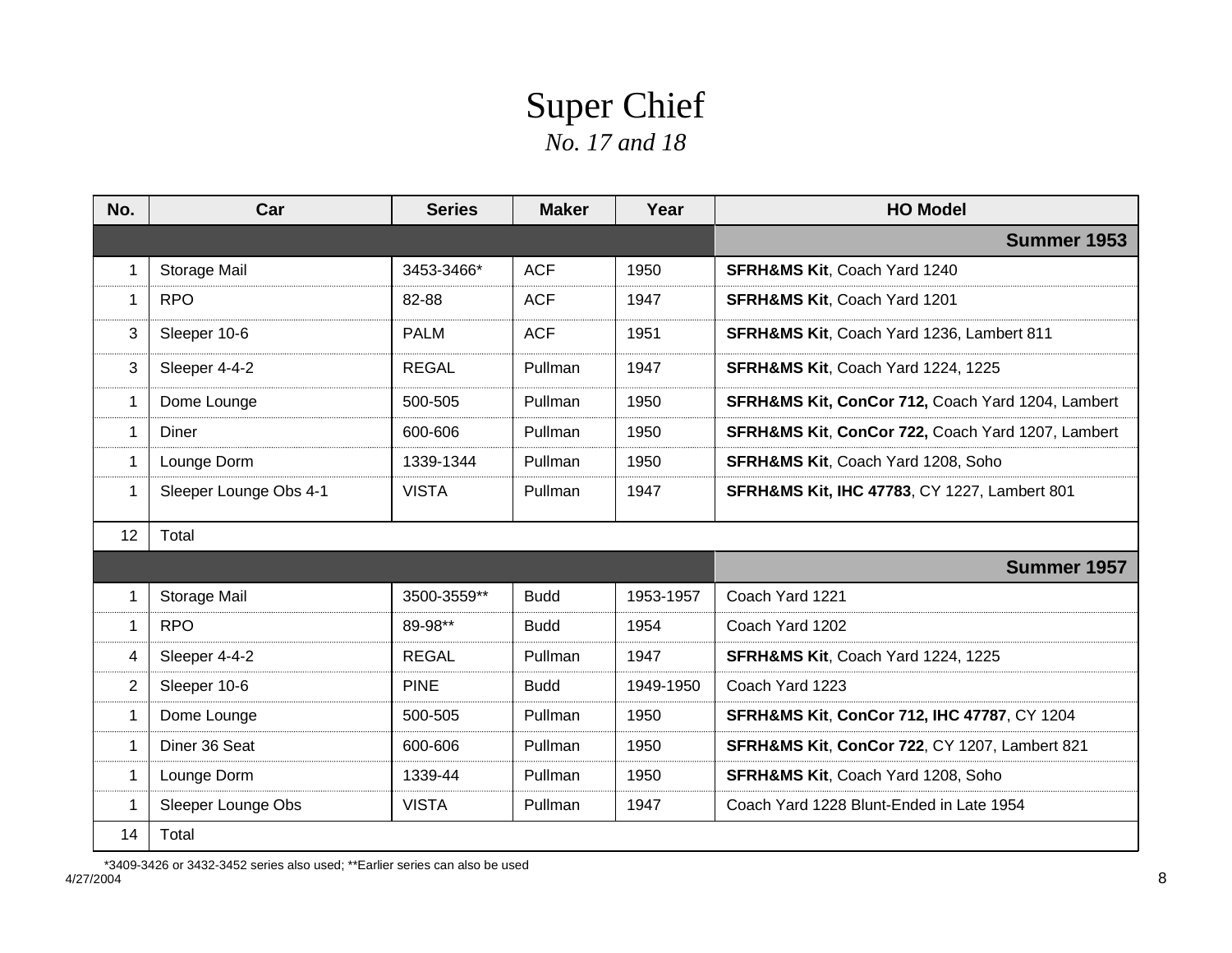| No.            | Car                                        | <b>Series</b>                       | <b>Maker</b>       | Year              | <b>HO Model</b>                                                                          |
|----------------|--------------------------------------------|-------------------------------------|--------------------|-------------------|------------------------------------------------------------------------------------------|
|                |                                            |                                     |                    |                   | <b>Fall 1946</b>                                                                         |
| 2              | Storage Mail                               | 3432-52                             | <b>Budd</b>        | 1942              | Athearn 1781 or ConCor 742(BR), Coach Yard 1288                                          |
| 1              | <b>RPO</b>                                 | 71-79                               | Pullman            | 1927              | <b>Walthers Kit 7851</b>                                                                 |
|                | Baggage Bar Lounge Dorm                    | 1380-85                             | <b>Budd</b>        | 1937              | Coach Yard 1257                                                                          |
|                | Sleeper 4-4-2 PRR or<br>Sleeper 4-4-2 ATSF | <i><b>IMPERIAL</b></i><br>Hotevilla | Pullman<br>Pullman | 1938<br>1938-1939 | Brass Car Sides (16) and ECW 1206<br><b>SFRH&amp;MS Kit, ECW 1330, AMB 1501, CY 1287</b> |
|                | Sleeper 6-6-4 (to B&O)                     | <b>VALLEY</b>                       | Pullman            | 1942              | AMB 1500, ECW 1205, BCS(9), Coach Yard 1226                                              |
|                | Sleeper 4-4-2 NYC or<br>Sleeper 4-4-2 ATSF | <b>IMPERIAL</b><br>Hotevilla        | Pullman<br>Pullman | 1938<br>1938-1939 | Brass Car Sides (16) and ECW 1206<br><b>SFRH&amp;MS Kit, ECW 1330, AMB 1501, CY 1287</b> |
| $\overline{2}$ | Sleeper 8-2-2                              | Tolchico                            | Pullman            | 1937-1938         | <b>SFRH&amp;MS Kit, Coach Yard 1287</b>                                                  |
|                | Sleeper 17 Roomette                        | Chaco                               | Pullman            | 1938              | Coach Yard 1266                                                                          |
|                | Bar Lounge Dorm                            | 1371-76                             | <b>Budd</b>        | 1937              | Coach Yard 1255                                                                          |
|                | Diner 36 Seat                              | 1474-84                             | <b>Budd</b>        | 1937              | Coach Yard 1260                                                                          |
|                | Sleeper 6-6-4                              | <b>VALLEY</b>                       | Pullman            | 1942              | AMB 1500, ECW 1205, BCS(9), Coach Yard 1226                                              |
|                | Sleeper Lounge Obs 4-1                     | <b>Betahtakin</b>                   | Pullman            | 1938              | Coach Yard 1272                                                                          |
| 14             | Total                                      |                                     |                    |                   |                                                                                          |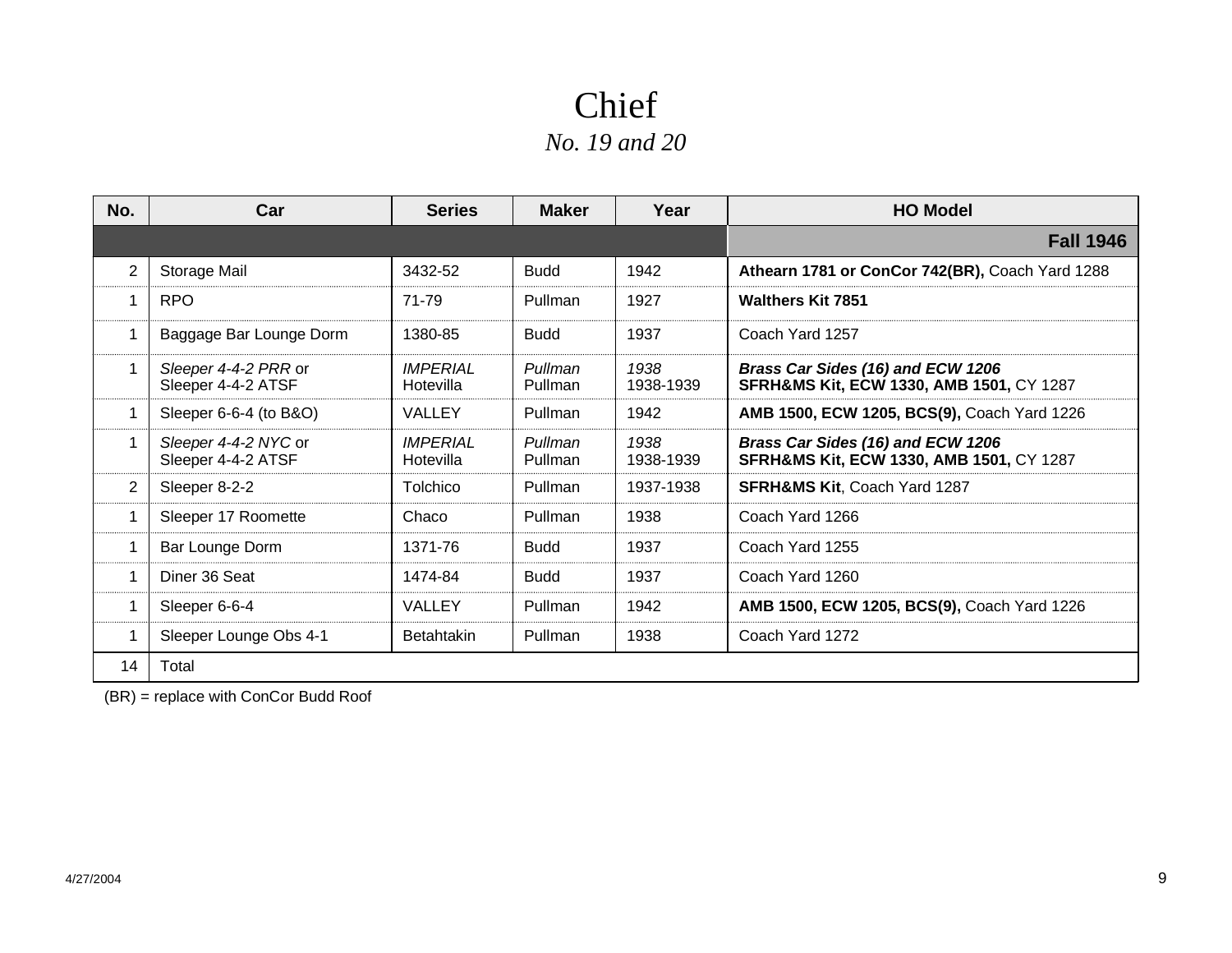| No.               | Car                                        | <b>Series</b>                       | <b>Maker</b>       | Year              | <b>HO Model</b>                                                                            |
|-------------------|--------------------------------------------|-------------------------------------|--------------------|-------------------|--------------------------------------------------------------------------------------------|
|                   |                                            |                                     |                    |                   | Spring 1949                                                                                |
| $\overline{2}$    | Storage Mail                               | 3432-52                             | <b>Budd</b>        | 1942              | Athearn 1781 or ConCor 742(BR), Coach Yard 1288                                            |
|                   | Baggage Bar Lounge Dorm                    | 1300-05                             | ATSF rblt          | 1948              | Coach Yard 0429                                                                            |
|                   | Sleeper 4-4-2 PRR or<br>Sleeper 4-4-2 ATSF | <i><b>IMPERIAL</b></i><br>Hotevilla | Pullman<br>Pullman | 1938<br>1938-1939 | Brass Car Sides (16) and ECW 1206<br><b>SFRH&amp;MS Kit, ECW 1330, AMB 1501, CY 1287</b>   |
|                   | Sleeper 4-4-2 NYC or<br>Sleeper 4-4-2 ATSF | <b>BRIDGE</b><br>Hotevilla          | Pullman<br>Pullman | 1938<br>1938-1939 | Brass Car Sides (16) and ECW 1206<br><b>SFRH&amp;MS Kit, ECW 1330, AMB 1501, CY 1287</b>   |
|                   | Sleeper 10-5 NYC or<br>Sleeper 10-5 ATSF   | CASCADE<br><b>CASCADE</b>           | Pullman<br>Pullman | 1938<br>1938      | Brass Car Sides (16) and ECW 1330, AMB 2000<br>Brass Car Sides (16) and ECW 1330, AMB 2000 |
|                   | Sleeper 6-4-4 (to B&O)                     | VALLEY                              | Pullman            | 1942              | AMB 1500, ECW 1205, BCS(9), Coach Yard 1226                                                |
|                   | Bar Lounge Dorm                            | 1360-68                             | Pullman            | 1925-26           | <b>Walthers 7859, Coach Yard 425, Lambert</b>                                              |
|                   | Diner 36 Seat                              | 1485-91                             | <b>Budd</b>        | 1938              | Coach Yard 1211 or 1261                                                                    |
|                   | Sleeper 17 Roomette                        | Chaco                               | Pullman            | 1938              | Coach Yard 1266                                                                            |
|                   | Sleeper 8-2-2                              | Tolchico                            | Pullman            | 1937-1938         | <b>SFRH&amp;MS Kit 8-2-2, Coach Yard 1287</b>                                              |
|                   | Sleeper Lounge Obs 4-1                     | <b>Betahtakin</b>                   | Pullman            | 1938              | Coach Yard 1272                                                                            |
| $12 \overline{ }$ | Total                                      |                                     |                    |                   |                                                                                            |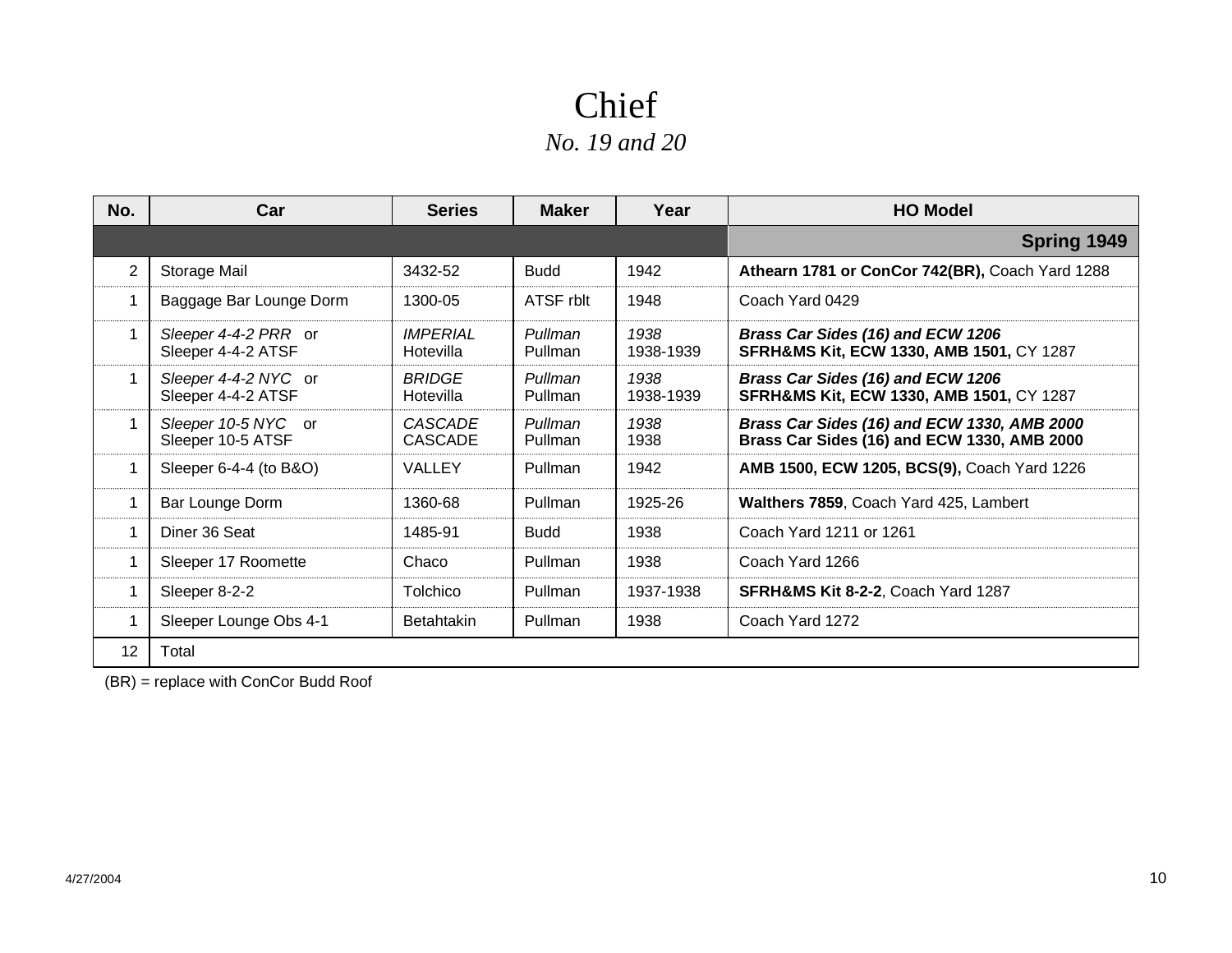| No. | Car                                        | <b>Series</b>                | <b>Maker</b>           | Year                   | <b>HO Model</b>                                                                          |
|-----|--------------------------------------------|------------------------------|------------------------|------------------------|------------------------------------------------------------------------------------------|
|     |                                            |                              |                        |                        | Summer 1952                                                                              |
|     | Storage Mail                               | 3432-52                      | <b>Budd</b>            | 1942                   | Athearn #1781 or Con Cor #742(BR), Coach Yard 1288                                       |
|     | Baggage Bar Lounge Dorm                    | 1380-85                      | <b>Budd</b>            | 1937                   | Coach Yard #1257                                                                         |
|     | Sleeper 10-6 (to B&O)                      | <b>PINE</b>                  | <b>Budd</b>            | 1949-1950              | Coach Yard 1223, Soho 717                                                                |
|     | Sleeper 10-6 NYC or<br>Sleeper 10-6 ATSF   | <b>RIVER</b><br><b>PINE</b>  | Pullman<br><b>Budd</b> | 1949-1950<br>1949-1950 | Soho<br>Coach Yard 1223, Soho 717                                                        |
|     | Sleeper 4-4-2 NYC or<br>Sleeper 4-4-2 ATSF | <b>BRIDGE</b><br>Hotevilla   | Pullman<br>Pullman     | 1938<br>1938-1939      | Brass Car Sides (16) and ECW 1206<br><b>SFRH&amp;MS Kit, ECW 1330, AMB 1501, CY 1287</b> |
|     | Sleeper 4-4-2 PRR or<br>Sleeper 4-4-2 ATSF | <b>IMPERIAL</b><br>Hotevilla | Pullman<br>Pullman     | 1938<br>1938           | Brass Car Sides (9) and ECW 1330<br><b>SFRH&amp;MS Kit, ECW 1330, AMB 1501, CY 1287</b>  |
|     | Bar Lounge Dorm                            | 1371-76                      | <b>Budd</b>            | 1937                   | Coach Yard 1255                                                                          |
|     | Diner                                      | 1485-87, 89-91               | <b>Budd</b>            | 1942                   | Coach Yard 1211 or 1261                                                                  |
|     | Sleeper 17 Roomette                        | CHACO                        | Pullman                | 1938                   | Coach Yard 1266                                                                          |
|     | Sleeper 4-4-2                              | <b>REGAL</b>                 | Pullman                | 1947-1948              | <b>SFRH&amp;MS Kit.</b> Coach Yard 1224                                                  |
|     | Sleeper Lounge Obs 4-1                     | <b>Betahtakin</b>            | Pullman                | 1938                   | Coach Yard 1272, 1274                                                                    |
| 11  | Total                                      |                              |                        |                        |                                                                                          |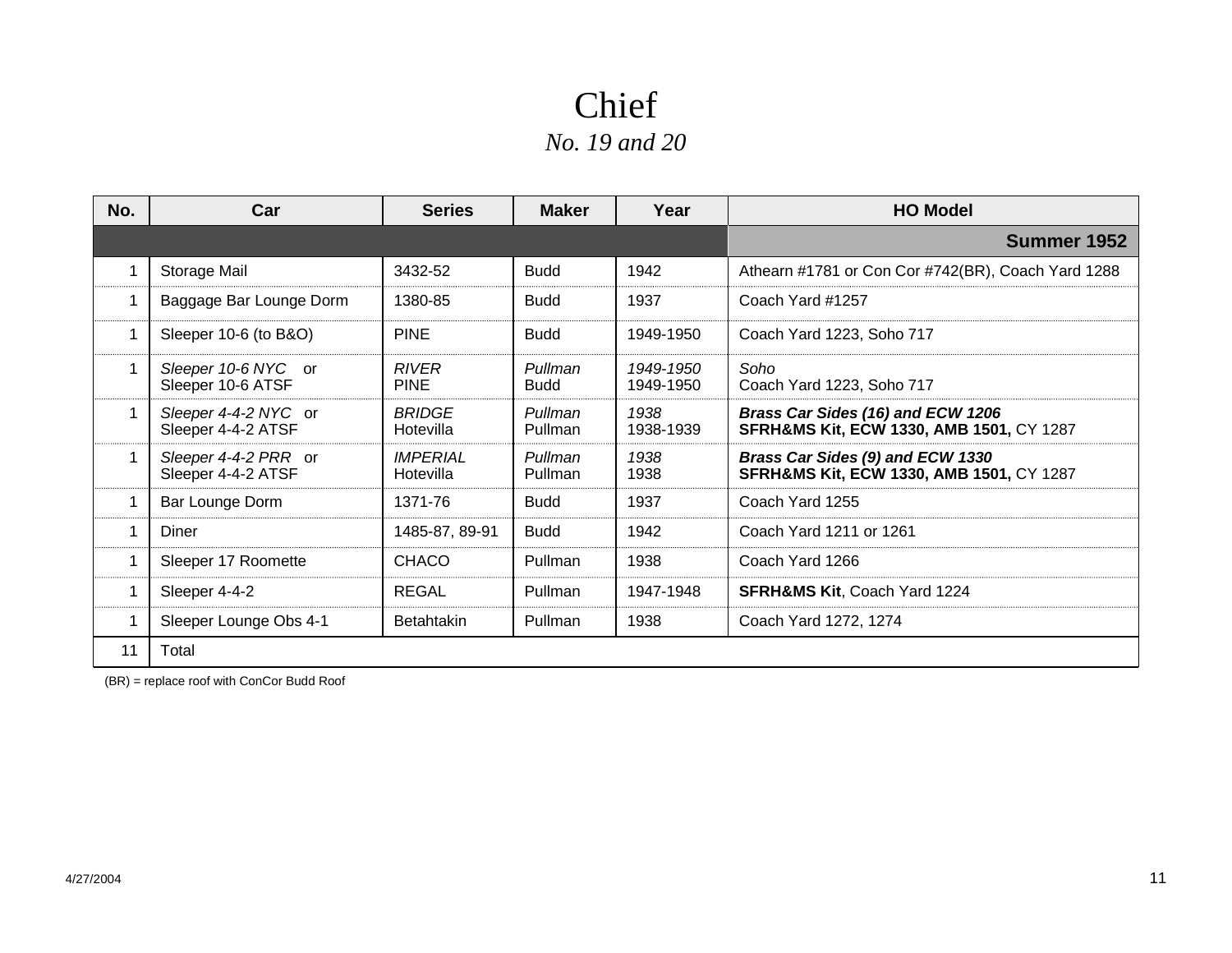| No.         | Car                    | <b>Series</b>     | <b>Maker</b> | Year      | <b>HO Model</b>                             |
|-------------|------------------------|-------------------|--------------|-----------|---------------------------------------------|
|             |                        |                   |              |           | Summer 1954                                 |
| 1           | Baggage Mail           | 3404-08           | <b>Budd</b>  | 1937-1945 | Coach Yard 1220                             |
| $\mathbf 1$ | Baggage Dorm Bar       | 1380-85           | <b>Budd</b>  | 1937      | Coach Yard 1257                             |
| 4           | Coach 44 Seat          | 2861-2911         | Pullman      | 1947      | <b>SFRH&amp;MS Kit, Coach Yard 1216</b>     |
| 1           | Lunch Counter Diner    | 1550-65           | <b>Budd</b>  | 1948      | Coach Yard 1212                             |
| 1           | Diner                  | 1489-98           | <b>Budd</b>  | 1942      | Coach Yard 1211                             |
| 1           | Bar Lounge Dorm        | 1371-76           | <b>Budd</b>  | 1937      | Coach Yard 1255                             |
| 1           | Sleeper 17 Roomette    | Chaco             | Pullman      | 1938      | Coach Yard 1266                             |
| 1           | Sleeper 4-4-2          | Hotevilla         | Pullman      | 1938      | SFRH&MS Kit, ECW 1330, AMB 1501, CY 1269    |
| $\mathbf 1$ | Sleeper 10-6           | <b>PINE</b>       | <b>Budd</b>  | 1949-1950 | Coach Yard 1223, Soho 717                   |
| 1           | Sleeper Lounge Obs 4-1 | <b>Betahtakin</b> | Pullman      | 1938      | Coach Yard 1272, 1274                       |
| 13          | Total                  |                   |              |           |                                             |
|             |                        |                   |              |           | <b>Fall 1957</b>                            |
|             | Baggage Dorm Bar       | 1380-85           | <b>Budd</b>  | 1937      | Coach Yard 1257                             |
| 1           | Coach 48 Seat          | 2816-60           | <b>Budd</b>  | 1953      | Walthers 6305, Coach Yard 1215              |
| 3           | Coach 44 Seat          | 2861-2911         | Pullman      | 1947      | <b>SFRH&amp;MS Kit, Coach Yard 1216</b>     |
| 1           | Dome Bar Lounge        | 506 Series        | <b>Budd</b>  | 1954      | Bachman 502, Coach Yard 1206                |
| $\mathbf 1$ | <b>Diner</b>           | 1489-98           | <b>Budd</b>  | 1942      | Coach Yard 1211                             |
| 1           | Sleeper 10-6           | <b>PINE</b>       | <b>Budd</b>  | 1949-1950 | Coach Yard 1223, Soho 717                   |
| 1           | Sleeper 6-6-4          | VALLEY            | Pullman      | 1942      | AMB 1500, ECW 1205, BCS(9), Coach Yard 1226 |
| 1           | Sleeper 10-3-2         | <b>BLUE</b>       | Pullman      | 1947-1948 | <b>SFRH&amp;MS Kit, Coach Yard 1222</b>     |
| 10          | Total                  |                   |              |           |                                             |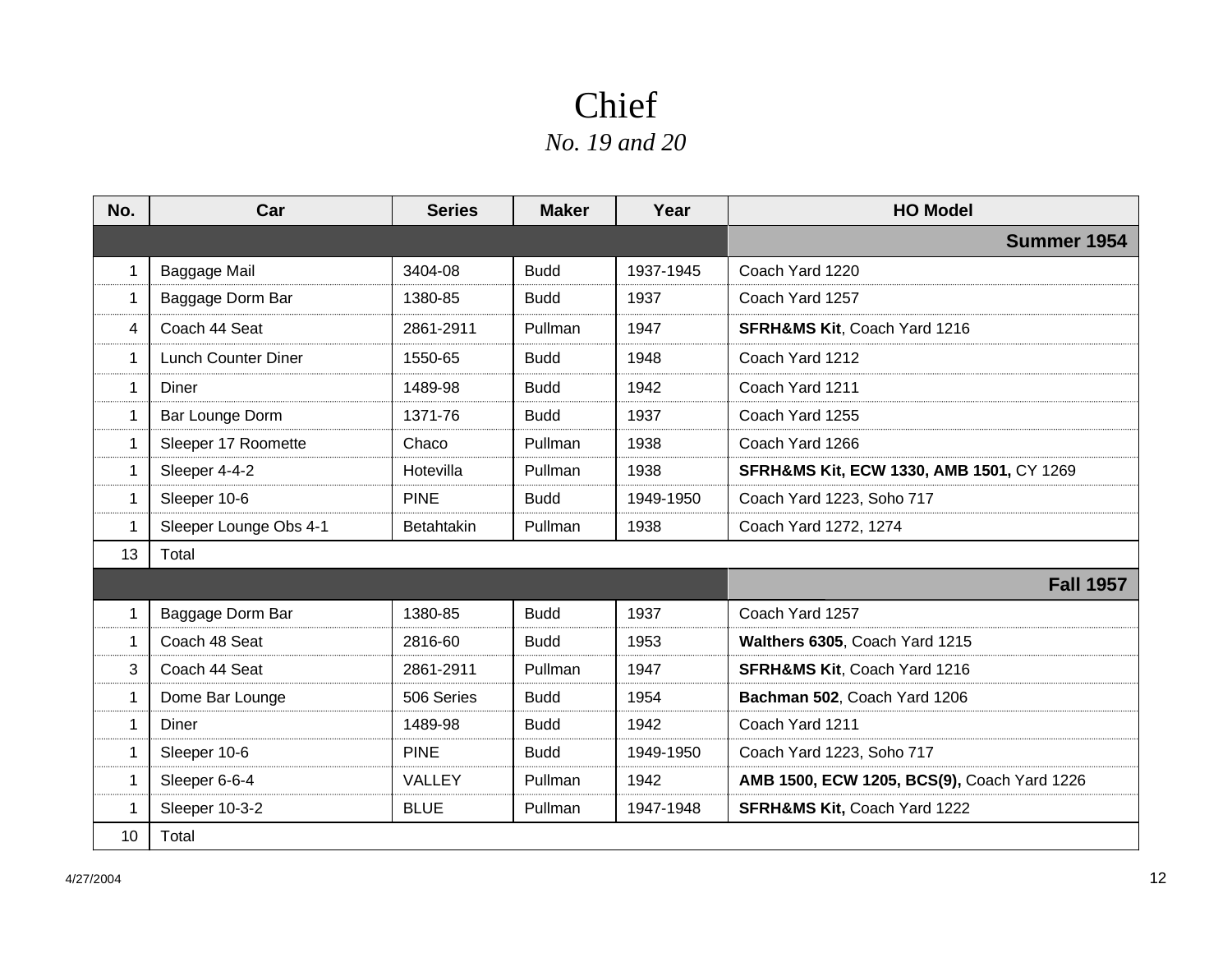### El Capitan *No. 17 and 18*

| No.            | Car                        | <b>Series</b>   | <b>Maker</b>            | Year          | <b>HO Model</b>                                   |
|----------------|----------------------------|-----------------|-------------------------|---------------|---------------------------------------------------|
|                | <b>Odd Days</b>            |                 |                         |               | <b>Fall 1946</b>                                  |
|                | Storage Mail               | 3432-52         | <b>Budd</b>             | 1942          | Athearn 1781 or ConCor 742(BR), Coach Yard 422    |
| 1.             | Baggage - Dorm             | 3480-81         | <b>Budd</b>             | 1938          | Coach Yard 1250                                   |
| 7              | Coach 52 Seat              | 3072-3117       | <b>Budd</b>             | 1937-1938     | Coach Yard 1218                                   |
| $\overline{2}$ | Lunch Counter Diner        | 1503-06         | <b>Budd</b>             | 1938-1941     | Coach Yard 1262                                   |
| 1              | <b>Bar Lounge</b>          | 1388-89         | <b>Budd</b>             | 1941          | Coach Yard 1243                                   |
| 1              | Coach - Obs 50 Seat        | 3197<br>3198-99 | Pullman<br><b>Budd</b>  | 1940<br>1938  | ConCor 732<br>Coach Yard 1270                     |
| 13             | Total                      |                 |                         |               |                                                   |
|                |                            |                 |                         |               | <b>Fall 1949</b>                                  |
|                | Storage Mail               | 3432-52         | <b>Budd</b>             | 1942          | Athearn 1781 or ConCor Kit 742(BR), CY 422        |
|                | Baggage - Dorm             | 3477-82         | Pullman/<br><b>Budd</b> | 1947/<br>1938 | Union Station 7506(P), Pull CY 1237, Budd CY 1250 |
| 8              | Coach 44 Seat              | 2861-2991       | Pullman                 | 1947          | <b>SFRH&amp;MS Kit, Coach Yard 1216</b>           |
| 2              | <b>Lunch Counter Diner</b> | 1550-1565       | <b>Budd</b>             | 1948          | Coach Yard 1212                                   |
| 1              | Bar Lounge                 | 1347-49         | Pullman                 | 1947          | Coach Yard 1209                                   |
| 1              | Coach Obs 38 Seat          | 3246-48         | Pullman                 | 1947          | Coach Yard 1219                                   |
| 14             | Total                      |                 |                         |               |                                                   |

(BR) = replace roof with ConCor Budd room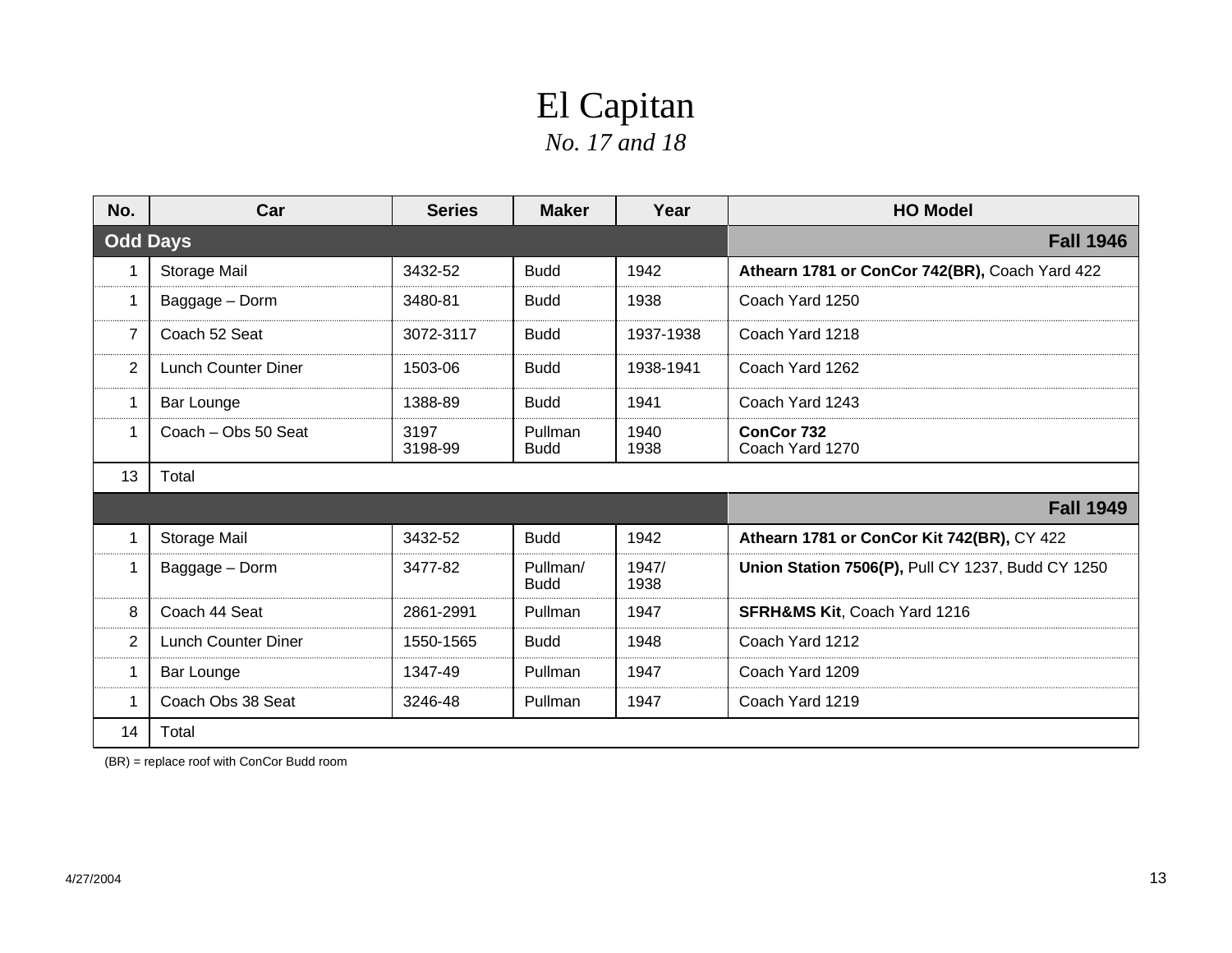## El Capitan *No. 17 and 18*

| No.            | Car                               | <b>Series</b>         | <b>Maker</b>            | Year              | <b>HO Model</b>                                                         |
|----------------|-----------------------------------|-----------------------|-------------------------|-------------------|-------------------------------------------------------------------------|
|                |                                   |                       |                         |                   | Summer 1954                                                             |
| 4              | Storage Mail*                     | 3432-52               | <b>Budd</b>             | 1942              | Athearn 1781 or ConCor 742(BR), Coach Yard 422                          |
| 1              | Baggage - Dorm                    | 3477-82               | Pullman/<br><b>Budd</b> | 1947/<br>1938     | Union Station 7506(Pull), Pull Coach Yard 1237, Budd<br>Coach Yard 1250 |
| 6              | Coach 48 Seat                     | 2816-60               | <b>Budd</b>             | 1953              | Walthers 6305, Coach Yard 1215                                          |
| 2              | <b>Lunch Counter Diner</b>        | 1566-77               | Pullman                 | 1950              | <b>SFRH&amp;MS Kit, Coach Yard 1213</b>                                 |
| 1              | Dome Bar Lounge                   | 506-513               | <b>Budd</b>             | 1954              | Bachman 402, Coach Yard 1205                                            |
| 1              | Coach - Obs 38/42 Seat            | 3197/98-99<br>3246-48 | Budd/Pull<br>Pullman    | 1938/1949<br>1947 | Con Cor 732, Coach Yard 1270 and Coach Yard 1219<br>Coach Yard 1219     |
| 15             | Total                             |                       |                         |                   |                                                                         |
|                |                                   |                       |                         |                   | Summer 1957                                                             |
|                | Storage Mail                      | 3432-52               | <b>Budd</b>             | 1942              | Athearn 1781 or ConCor 742(BR), Coach Yard 422                          |
| 1              | Baggage                           | 3500-3659             | <b>Budd</b>             | 1953-1957         | Coach Yard 1221                                                         |
|                | Bag Dorm Transition**             | 3477-82               | Pull/Budd               | 1947/1938         | Union Station 7506(Pull), Pull CY 1237, Budd CY 1250                    |
| $\overline{2}$ | Hi-Level Step Up Coach 68<br>Seat | 528-537               | <b>Budd</b>             | 1956              | <b>Train Station 812</b>                                                |
| 5              | Hi-Level Coach 72 Seat            | 700-724               | <b>Budd</b>             | 1956              | <b>Train Station 822</b>                                                |
| 1              | Hi-Level Diner 80 Seat            | 650-655               | <b>Budd</b>             | 1956              | <b>Train Station 832</b>                                                |
|                | Hi-Level Lounge                   | 575-580               | <b>Budd</b>             | 1956              | Coach Yard 1206                                                         |
| 12             | Total                             |                       |                         |                   |                                                                         |

(BR) = replace roof with ConCor Budd room \*Only one storage mail returned on No 22  $\hspace{1cm}$  \*\*Need transition top<br>LA-CHI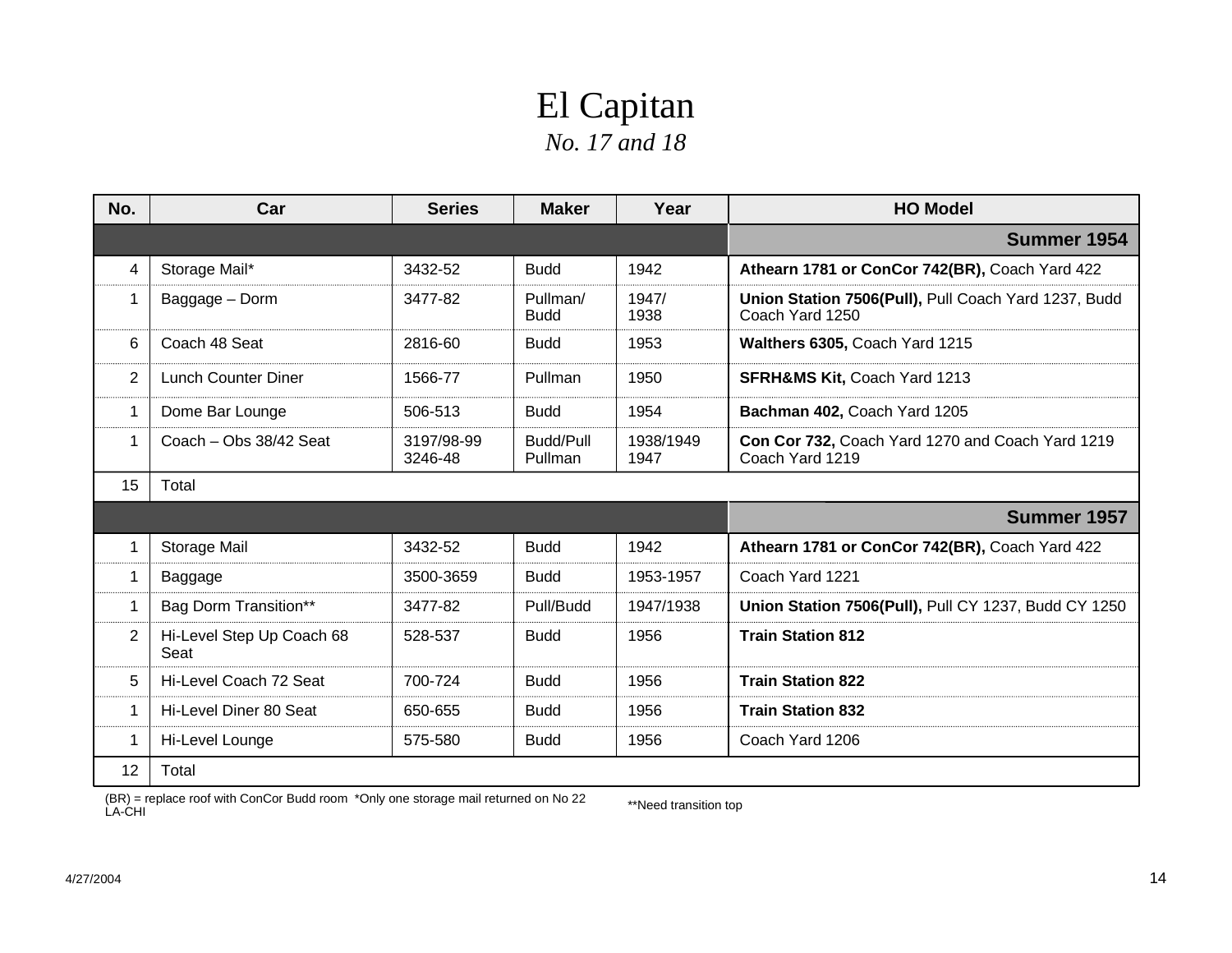#### Grand Canyon *First 23/24-Sleeper, Second 23/24-Coach*

| No.                 | Car                               | <b>Series</b> | <b>Maker</b>   | Year      | <b>HO Model</b>                               |
|---------------------|-----------------------------------|---------------|----------------|-----------|-----------------------------------------------|
| First 23/24 Sleeper |                                   |               |                |           | <b>Fall 1946</b>                              |
| 2                   | Sleeper 10-1-2                    | LAKE          | <b>Pullman</b> | 1927      | Walthers 7816, Branchline Kit, CY 421, 422    |
| 2                   | <b>Tourist Sleeper 16 Section</b> |               | Pullman        | 1911-1920 | Walthers 7807, Coach Yard 401                 |
|                     | Diner                             | 1400-18       | Pullman        | 1925-1930 | Walthers 7860, Coach Yard 428                 |
|                     | Bar Lounge Dorm                   | 1360 Series   | Pullman        | 1925-1926 | Walthers 7859, Coach Yard 427, Lambert        |
|                     | Sleeper 8-1-2                     | <b>CENT</b>   | Pullman        | 1925-1926 | Walthers 7811, Branchline Kit, Coach Yard 420 |
| 7                   | Total                             |               |                |           |                                               |
|                     | Second 23/24 Coach                |               |                |           | <b>Fall 1946</b>                              |
|                     | Baggage Mail Express              | 2024-2060     | Pullman        | 1927-1930 | <b>Walthers 7852</b>                          |
|                     | Baggage Express                   | 1700-1853     | Pullman        | 1911-1929 | <b>Walthers 7850</b>                          |
| 3                   | Coach (Partition)                 | 799-816       | Pullman        | 1928-1929 | <b>Walthers 7855</b>                          |
| 2                   | Coach                             | 3330-3067     | Pullman        | 1928      | Walthers 7856 or FPH5(3345-3362)              |
|                     | Total                             |               |                |           |                                               |

(BR) = replace roof with ConCor Budd room \* The storage mail returned on 22 LA-Chicago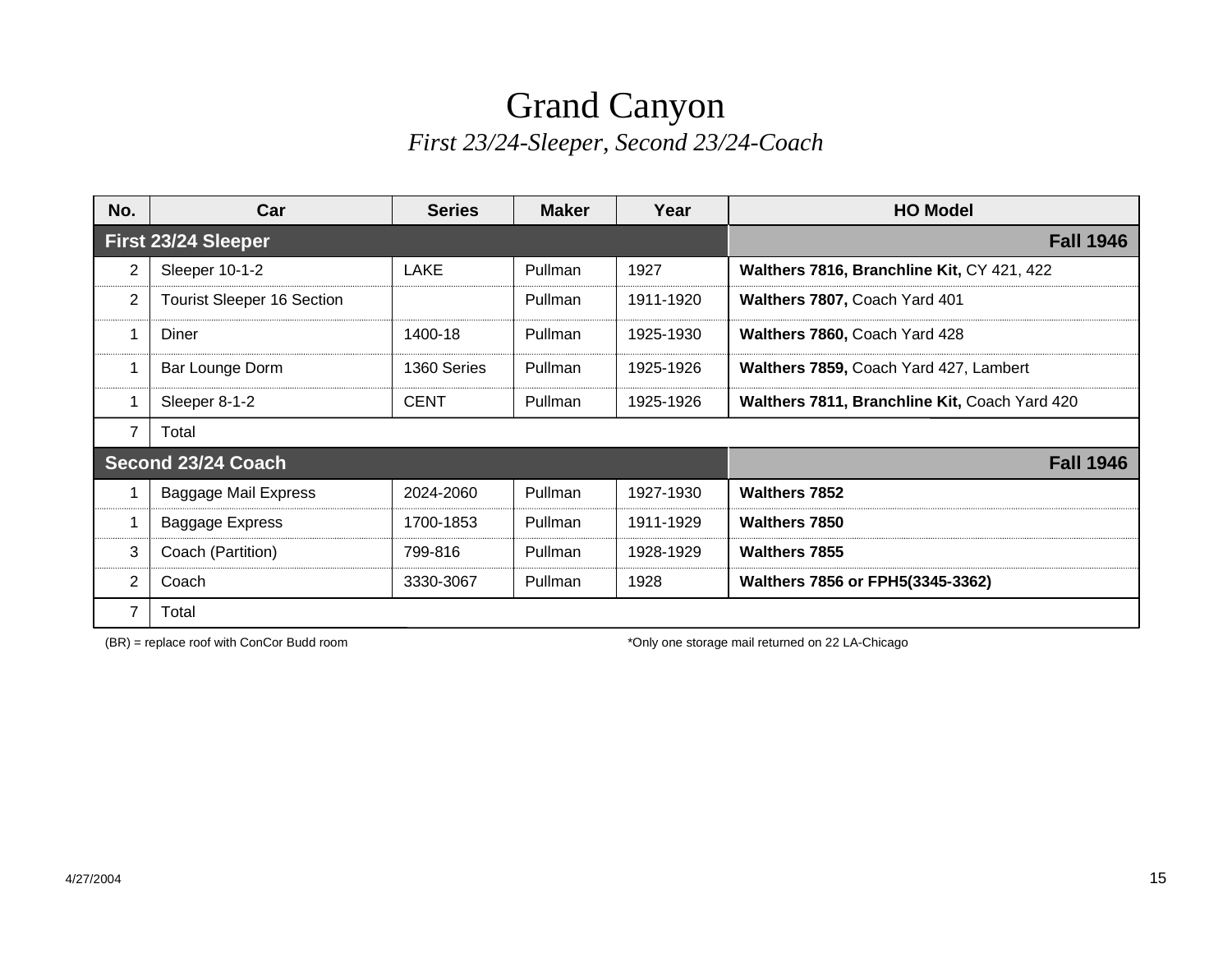#### Grand Canyon *23/23*

| No.   | Car                                               | <b>Series</b>     | <b>Maker</b>            | Year      | <b>HO Model</b>                                    |
|-------|---------------------------------------------------|-------------------|-------------------------|-----------|----------------------------------------------------|
| 23/23 |                                                   |                   | <b>Summer 1947-1948</b> |           |                                                    |
|       | Baggage - Express                                 | 3409-3426         | <b>ACF</b>              | 1947      |                                                    |
| 3     | Coach 44 Seat                                     | 2861-2911         | Pullman                 | 1947      | <b>SFRH&amp;MS Kit, Coach Yard 1216</b>            |
|       | Diner                                             | 1489-1498         | <b>Budd</b>             | 1942      | Coach Yard 1211                                    |
|       | Bar Lounge                                        | 1347-49           | Pullman                 | 1947      | Coach Yard 1209                                    |
|       | 24 Roomette                                       | <b>INDIAN</b>     | Pullman                 | 1947      | <b>IHC 47786, Coach Yard 1234</b>                  |
|       | Sleeper 6-4-4                                     | VALLEY            | Pullman                 | 1942      | <b>AMB 1500, ECW 1205, Coach Yard 1226</b>         |
|       | Sleeper 10-5 (or 6-6-4 Valley or<br>$6-2-2$ Toas) | CASCADE           | Pullman                 | 1940      | Brass Car Sides (16) and ECW 1330, AMB 2000        |
|       | Sleeper 8-1-2                                     | <b>CENT</b>       | Pullman                 | 1925-1926 | Walthers 7811, Branchline Kit, Coach Yard 420      |
|       | Sleeper 10-2                                      | <b>PEAK/POINT</b> | Pullman                 | 1924-1929 | Coach Yard 0418                                    |
|       | Sleeper 10-1-2                                    | LAKE              | Pullman                 | 1927      | Walthers 7816, Branchline Kit, Coach Yard 421, 422 |
| 12    | Total                                             |                   |                         |           |                                                    |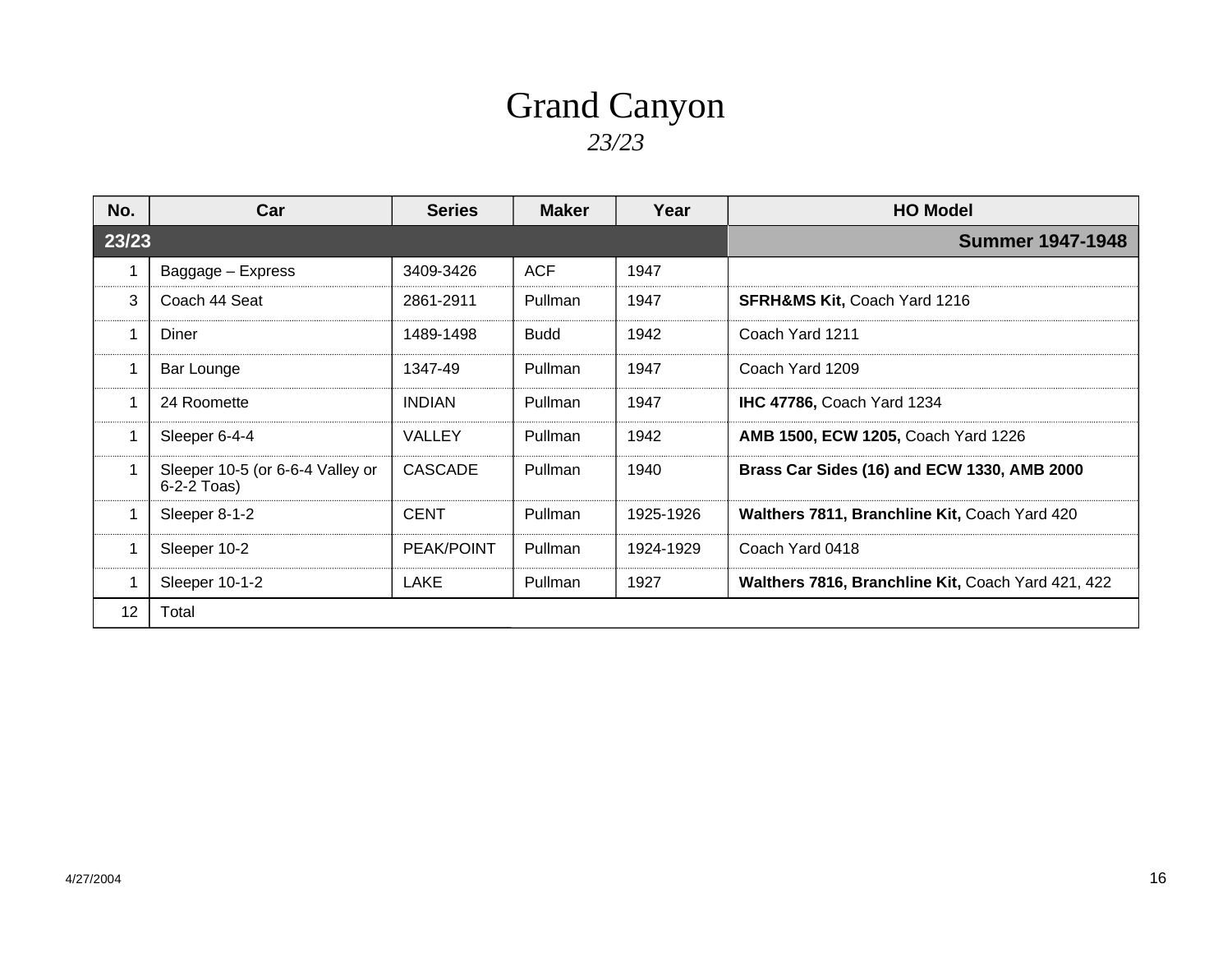#### Grand Canyon *First 23/24-Sleeper, Second 23/24-Coach*

| No.                 | Car                        | <b>Series</b>          | <b>Maker</b>       | Year         | <b>HO Model</b>                                    |  |
|---------------------|----------------------------|------------------------|--------------------|--------------|----------------------------------------------------|--|
| First 23/24 Sleeper |                            |                        | Spring 1949        |              |                                                    |  |
| 1 or 2              | Storage Mail               |                        |                    |              | Missouri Pacific via Kansas City-Return on No. 8   |  |
|                     | <b>Express</b>             | Fe-24                  | Pullman            | 1941         | Proto 2000 Kit                                     |  |
| 1                   | Sleeper 24 Duplex          | <b>INDIAN</b>          | Pullman            | 1947         | <b>IHC 47786, Coach Yard 1234</b>                  |  |
| 1                   | Sleeper 14 Section         | Havasu                 | Pullman            | 1938         | Coach Yard 1265                                    |  |
| 1                   | Sleeper 6-1-4              | <b>TRIBE</b>           | Pullman            | 1924         | Coach Yard 409                                     |  |
| 1 or 2              | Sleeper 6-3                | <b>GLEN</b>            | Pullman            | 1927-1930    | Walthers FP2-H, Coach Yard 412, Lambert 814        |  |
| 1                   | Diner 36 Seat              | 1400-1418              | Pullman            | 1925-1930    | Walthers Kit 7860, Coach Yard 428                  |  |
| 1                   | Bar Lounge Dorm            | 1524-31                | Rebuilt            | 1948         |                                                    |  |
| 1                   | Sleeper 10-1-2             | <b>LAKE</b>            | Pullman            | 1927         | Walthers 7816, Branchline Kit, Coach Yard 421, 422 |  |
|                     | Sleeper 8-1-2              | <b>CENT</b>            | Pullman            | 1925-1926    | Walthers 7811, Branchline Kit, Coach Yard 420      |  |
| 10 or 12            | Total                      |                        |                    |              |                                                    |  |
|                     | Second 23/24 Coach         |                        |                    |              | Spring 1949                                        |  |
|                     | Storage Mail               | 1700-1853              | Pullman            | 1911-1929    | <b>Walthers 7850</b>                               |  |
| 1                   | Baggage Mail               | 2024-2060              | Pullman            | 1927-1930    | <b>Walthers 7852</b>                               |  |
| 1                   | Coach (Partition)          | 799-816                | Pullman            | 1928-1929    | <b>Walthers 7855</b>                               |  |
| 3                   | Coach                      | 3330-3067<br>3345-3362 | Pullman<br>Pullman | 1928<br>1928 | <b>Walthers 7856</b><br><b>Walthers FPH5</b>       |  |
| 1                   | <b>Lunch Counter Diner</b> | 1503-06                | <b>Budd</b>        | 1938-1941    | Coach Yard 1262                                    |  |
| 1                   | Bar Lounge Dorm            | 1360 Series            | Pullman            | 1925-1926    | Walthers 7859, Coach Yard 427, Lambert             |  |
| 8                   | Total                      |                        |                    |              |                                                    |  |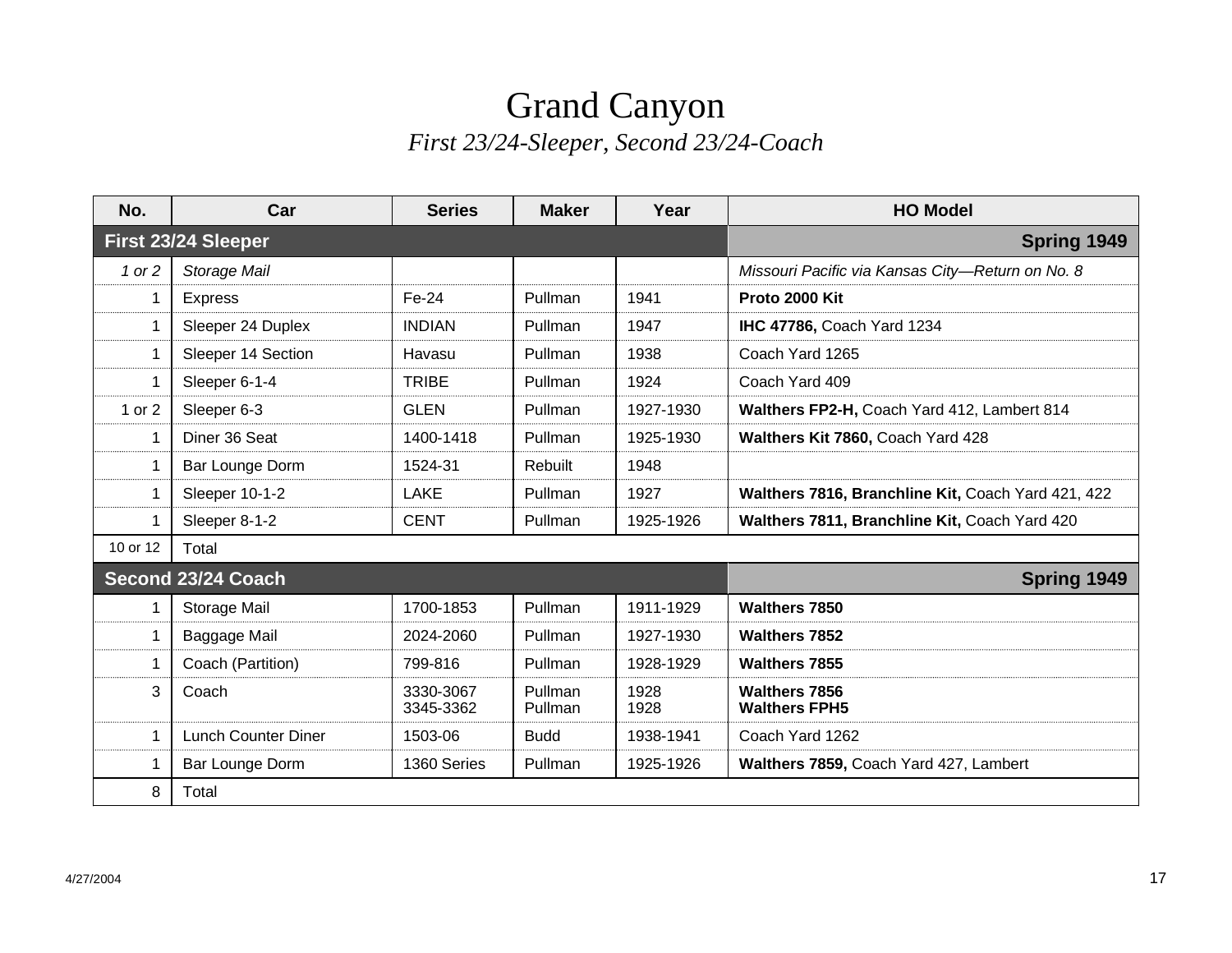## Grand Canyon *First 23/24-Sleeper, 123/124*

| No.                 | Car                                                | <b>Series</b>          | <b>Maker</b>       | Year         | <b>HO Model</b>                               |  |
|---------------------|----------------------------------------------------|------------------------|--------------------|--------------|-----------------------------------------------|--|
| First 23/24 Sleeper |                                                    |                        |                    |              | <b>Winter 1953-1954</b>                       |  |
| 1                   | <b>Baggage Mail Express</b>                        | 2024-2060              | Pullman            | 1927-1930    | <b>Walthers 7852</b>                          |  |
| 1                   | <b>Baggage Express</b>                             | 1700-1853              | Pullman            | 1911-1929    | <b>Walthers 7850</b>                          |  |
| 2                   | Coach<br>or                                        | 3330-3067<br>3345-3362 | Pullman<br>Pullman | 1928<br>1928 | <b>Walthers 7856</b><br><b>Walthers PFH5</b>  |  |
| 1                   | Diner 36 Seat                                      | 1400-1418              | Pullman            | 1925-1930    | Walters 7860, Coach Yard 428                  |  |
| 1                   | Bar Lounge Dorm                                    | 1524-31                | Rebuilt            | 1948         |                                               |  |
| 1                   | Sleeper 14 Section                                 | Havasu                 | Pullman            | 1938         | Coach Yard 1265                               |  |
| 1                   | Sleeper 10-3-2                                     | <b>BLUE</b>            | Pullman            | 1947-1948    | <b>SFRH&amp;MS Kit, Coach Yard 1222</b>       |  |
| 1                   | Sleeper 6-4-4                                      | <b>VALLEY</b>          | Pullman            | 1942         | AMB 1500, ECW 1205, Coach Yard 1226           |  |
| 1                   | Sleeper 8-2-2                                      | Yampai                 | Pullman            | 1937-1938    | <b>SFRH&amp;MS Kit, Coach Yard 1287</b>       |  |
| 10                  | Total                                              |                        |                    |              |                                               |  |
| 123/124             |                                                    |                        |                    |              | <b>Winter 1953-1954</b>                       |  |
| 1                   | <b>Baggage Mail Express</b>                        | 2024-2060              | Pullman            | 1927-1930    | <b>Walthers 7852</b>                          |  |
| 1                   | <b>Express</b>                                     | Fe-24                  | Pullman            | 1941         | Proto 2000 Kit                                |  |
| 1                   | Storage Mail                                       | 1700-1853              | Pullman            | 1911-1929    | <b>Walthers 7850</b>                          |  |
| 1                   | <b>Baggage Mail Express</b>                        | 3432-52                | <b>Budd</b>        | 1942         | Athearn 1781, ConCor 742(BR), Coach Yard1288  |  |
| 2                   | Coach 44 Seats                                     | 2912-45                | Pullman            | 1950         | Coach Yard 1217                               |  |
| 1                   | Diner 36 Seat                                      | 1400-18                | Pullman            | 1925-1930    | Walthers 7860, Coach Yard 428                 |  |
| 1                   | Bar Lounge Dorm                                    | 1524-31                | Rebuilt            | 1948         |                                               |  |
| 1                   | Sleeper 8-1-2                                      | <b>CENT</b>            | Pullman            | 1925-1926    | Walthers 7811, Branchline Kit, Coach Yard 420 |  |
| 1                   | Sleeper 6-4-4                                      | VALLEY                 | Pullman            | 1942         | AMB 1500, ECW 1205, Coach Yard 1226           |  |
| 10                  | Total<br>(BR) = replace roof with ConCor Budd Roof |                        |                    |              |                                               |  |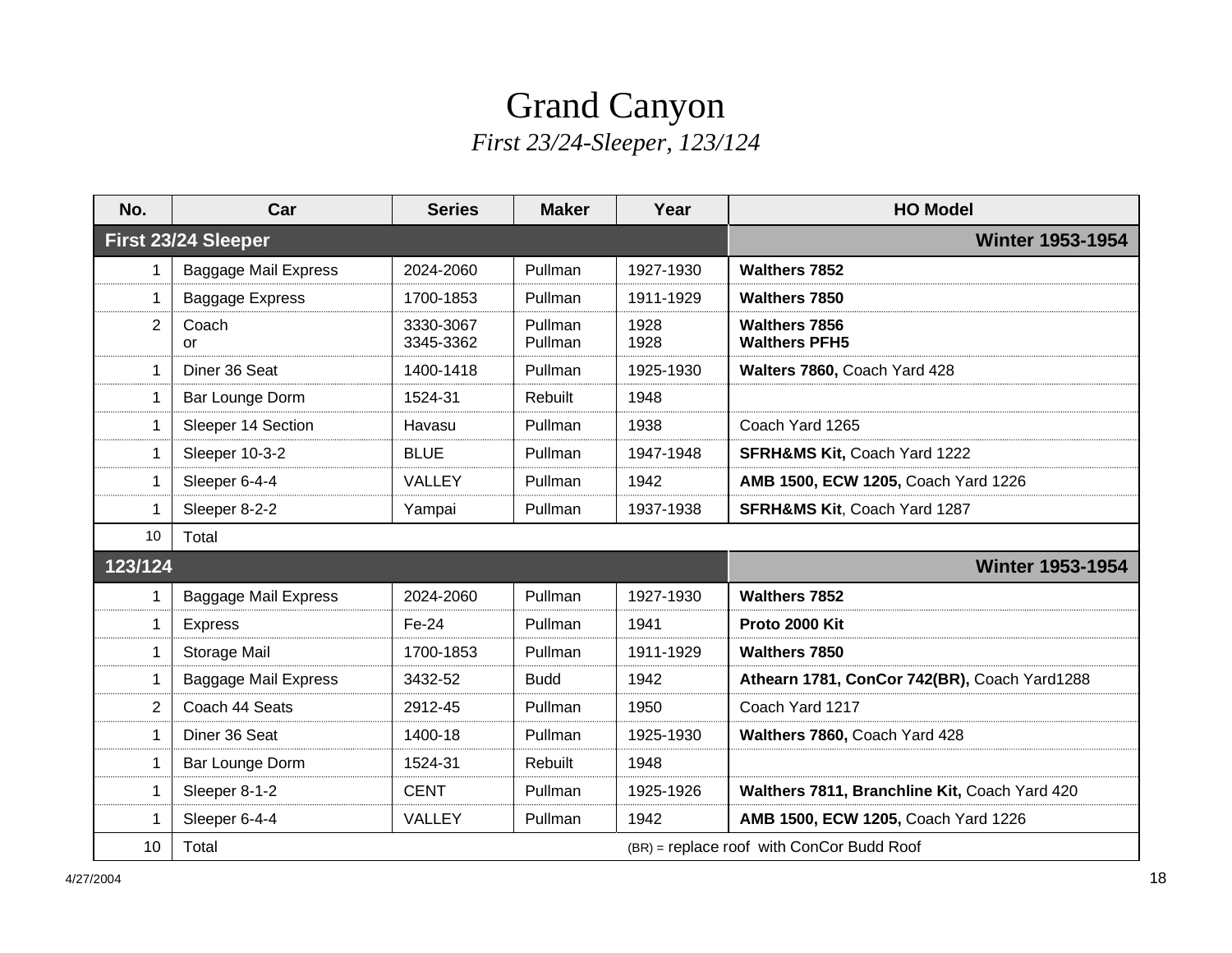## Grand Canyon *First 123/124, Second 123/124*

| No.                  | Car                         | <b>Series</b> | <b>Maker</b> | Year        | <b>HO Model</b>                               |
|----------------------|-----------------------------|---------------|--------------|-------------|-----------------------------------------------|
| <b>First 123/124</b> |                             |               |              | Spring 1957 |                                               |
| 1                    | <b>Sealed Mail Express</b>  | 1700-1853     | Pullman      | 1911-1929   | Walthers 7850                                 |
| 2                    | Baggage Mail Express        | 2024-2060     | Pullman      | 1927-1930   | <b>Walthers 7852</b>                          |
| 1                    | Sleeper 14 Section          | Hotauta       | Pullman      | 1938        | Coach Yard 1265                               |
| 1                    | Sleeper 6-1-4               | <b>TRIBE</b>  | Pullman      | 1924        | Coach Yard 409                                |
| 1                    | Diner 36 Seat               | 1400-1418     | Pullman      | 1925-1930   | Walters 7860, Coach Yard 428                  |
| 1                    | Bar Lounge Dorm             | 1524-31       | Rebuilt      | 1948        |                                               |
| 1                    | Sleeper 6-6                 | <b>POPLAR</b> | Pull reblt   | 1937-1939   |                                               |
| 1                    | Sleeper 8-1-2               | <b>CENT</b>   | Pullman      | 1925-1926   | Walthers 7811, Branchline Kit, Coach Yard 420 |
| 1                    | Sleeper 8-2-2               | Hotevilla     | Pullman      | 1937-1938   | <b>SFRH&amp;MS Kit, Coach Yard 1287</b>       |
| 1                    | Sleeper 6-4-4               | VALLEY        | Pullman      | 1942        | AMB 1500, ECW 1205, Coach Yard 1226           |
| 11                   | Total                       |               |              |             |                                               |
|                      | <b>Second 123/124</b>       |               |              |             | Summer 1957                                   |
| 1                    | <b>Baggage Mail Express</b> | 2024-2060     | Pullman      | 1927-1930   | <b>Walthers 7852</b>                          |
| 1                    | Baggage Express             | 1700-1853     | Pullman      | 1911-1929   | <b>Walthers 7850</b>                          |
| 3                    | Coach 44 Seats              | 2912-45       | Pullman      | 1950        | Coach Yard 1217                               |
| 2                    | Coach 48 Seats              | 3030-3069     | Pullman      | 1928-1930   | <b>Walthers FPH5 or 7856</b>                  |
| 1                    | Lunch Counter Diner         | 1550-1565     | <b>Budd</b>  | 1948        | Coach Yard 1212                               |
| 1                    | Bar Lounge Dorm             | 1360 Series   | Pullman      | 1925-1926   | Walthers 7859, Coach Yard 427                 |
| 1                    | Coach 66 Seats              | 3000          | Pullman      | 1924-1927   | Walthers FPH5 or 7856                         |
| 1                    | Coach 64 Seats              | 1101-64       | Rebuilt      | 1953        | <b>Walthers FPH5 or 7856</b>                  |
| 1                    | Coach 48 Seats              | 3020          | Pullman      | 1927        | Walthers FPH5 or 7856                         |
| 12                   | Total                       |               |              |             |                                               |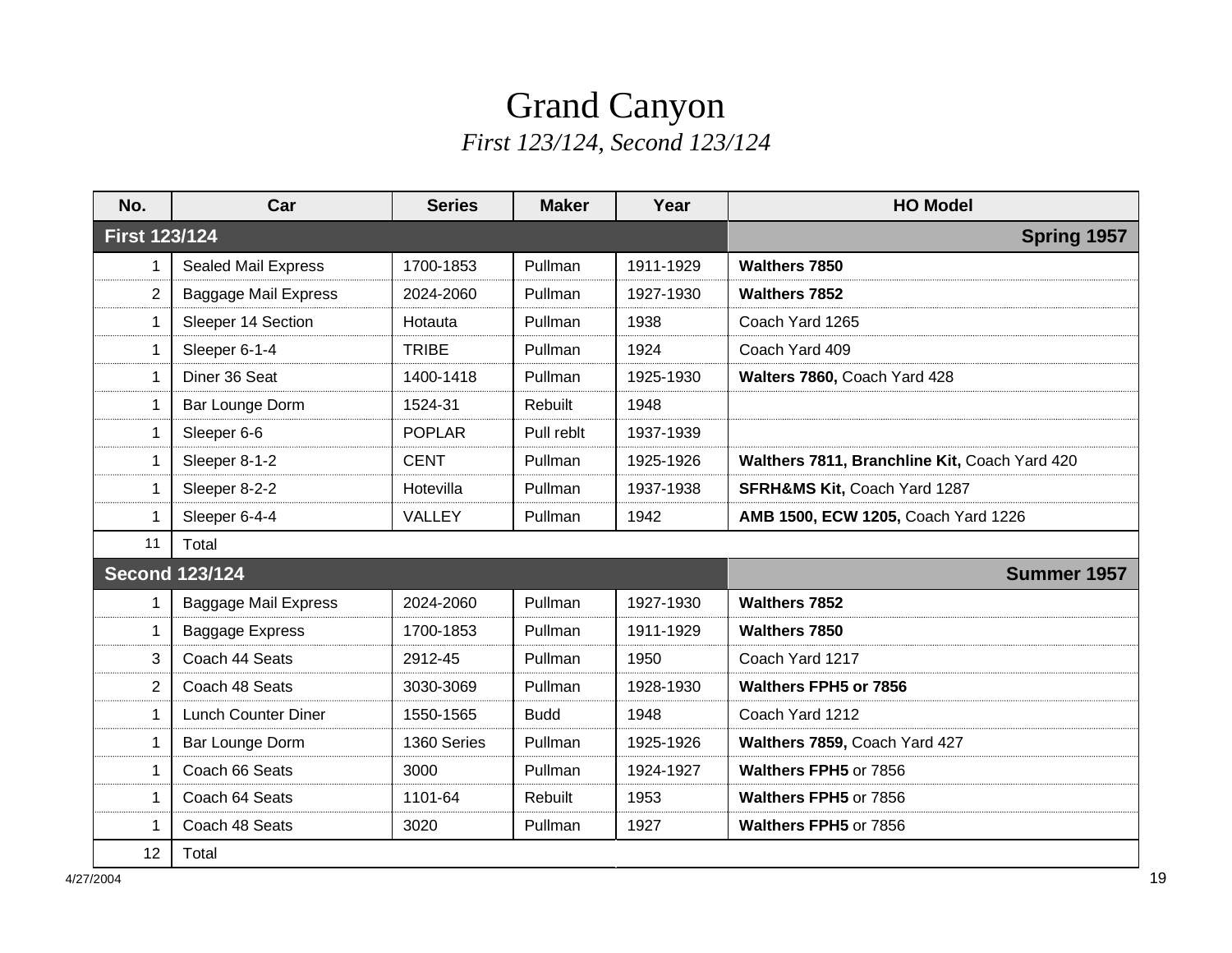# Santa Fe Passenger Car Articles

*Photos, Plans and Kitbashing*

| Subject                                | <b>Publication</b> | Date             | Content       |
|----------------------------------------|--------------------|------------------|---------------|
| 500 Class Dome Lounge                  | <b>RMC</b>         | May 1968         | Ph/Pl         |
| 600 Class Diner                        | <b>RMC</b>         | Sept 1968        | Ph/Pl         |
| 10 rmt - 6 Db Sleeper PALM             | <b>RMC</b>         | Oct 1968         | Ph/Pl         |
| 4 DB-1 Section Observation VISTA       | <b>RMC</b>         | April 1969       | Ph/Pl         |
| 3477-3479 Baggage Dorm (Transition)    | <b>RMC</b>         | <b>July 1973</b> | Ph/Pl         |
| 1938 Pullman 4-1 Lounge Obs.-blunt end | <b>SFMO</b>        | July/Aug 78      | Ph/Pl         |
| 1566-77 Lunch Counter Diner            | <b>SFMO</b>        | May/June 80      | Ph/Pl/Kitbash |
| 17 Roomette                            | <b>SFMO</b>        | Nov/Dec 80       | Ph            |
| 24 Roomette                            | <b>SFMO</b>        | Jan/Feb 81       | Ph/Pl         |
| 10-3-2 Sleeper BLUE Series             | <b>SFMO</b>        | Mar/Apr 81       | Ph/Pl/Kitbash |
| 8-2-2 Sleepers                         | <b>SFMO</b>        | Mar/Apr 81       | Ph            |
| Diners-PS 600 Series                   | <b>SFMO</b>        | July/Aug 81      | Ph            |
| 2861-2911 44 seat Chair                | <b>SFMO</b>        | Sept/Oct 81      | Ph            |
| 500 class Dome Lounge                  | <b>SFMO</b>        | Jan/Feb 82       | Ph            |
| 99 class Lwt RPO's                     | <b>SFMO</b>        | May/June 82      | Ph/Pl         |
| Heavyweight RPO's                      | <b>SFMO</b>        | May/June 82      | Ph/Pl         |
| 14 Section Ltw Sleeper                 | <b>SFMO</b>        | Nov/Dec 82       | Ph/Pl         |
| 1550 Class Lunch Counter Diner         | <b>SFMO</b>        | Jan/Feb 83       | Ph            |
| 82 Class RPO                           | <b>SFMO</b>        | May/June 83      | Ph            |
| 1390 Class Dorm Lounge                 | <b>SFMO</b>        | Sept/Oct 83      | Ph/Pl         |
| El Capitan Original Lunch Ctr Diner    | <b>SFMO</b>        | July/Aug 84      | Ph/Pl         |
| 89 Class RPO                           | <b>SFMO</b>        | Sept/Oct 84      | Ph/Pl         |
| <b>Lightweight Observation</b>         | <b>SFMO</b>        | Sept/Oct 85      | Ph/Pl         |